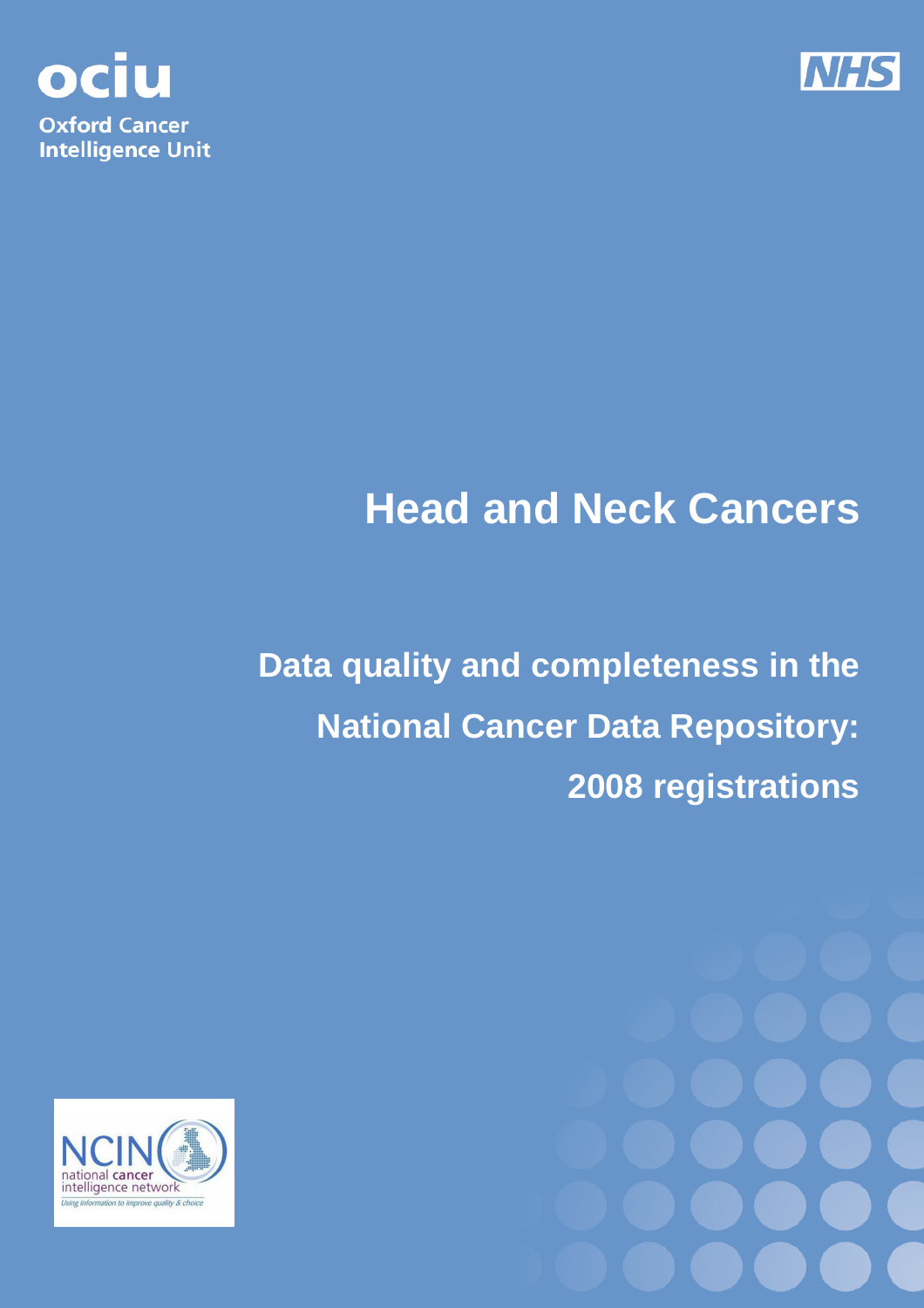## 

## **This report has been compiled by**

• Ann Watters

## **With acknowledgements**

- Richard Wight
- Monica Roche
- Andrew Hughes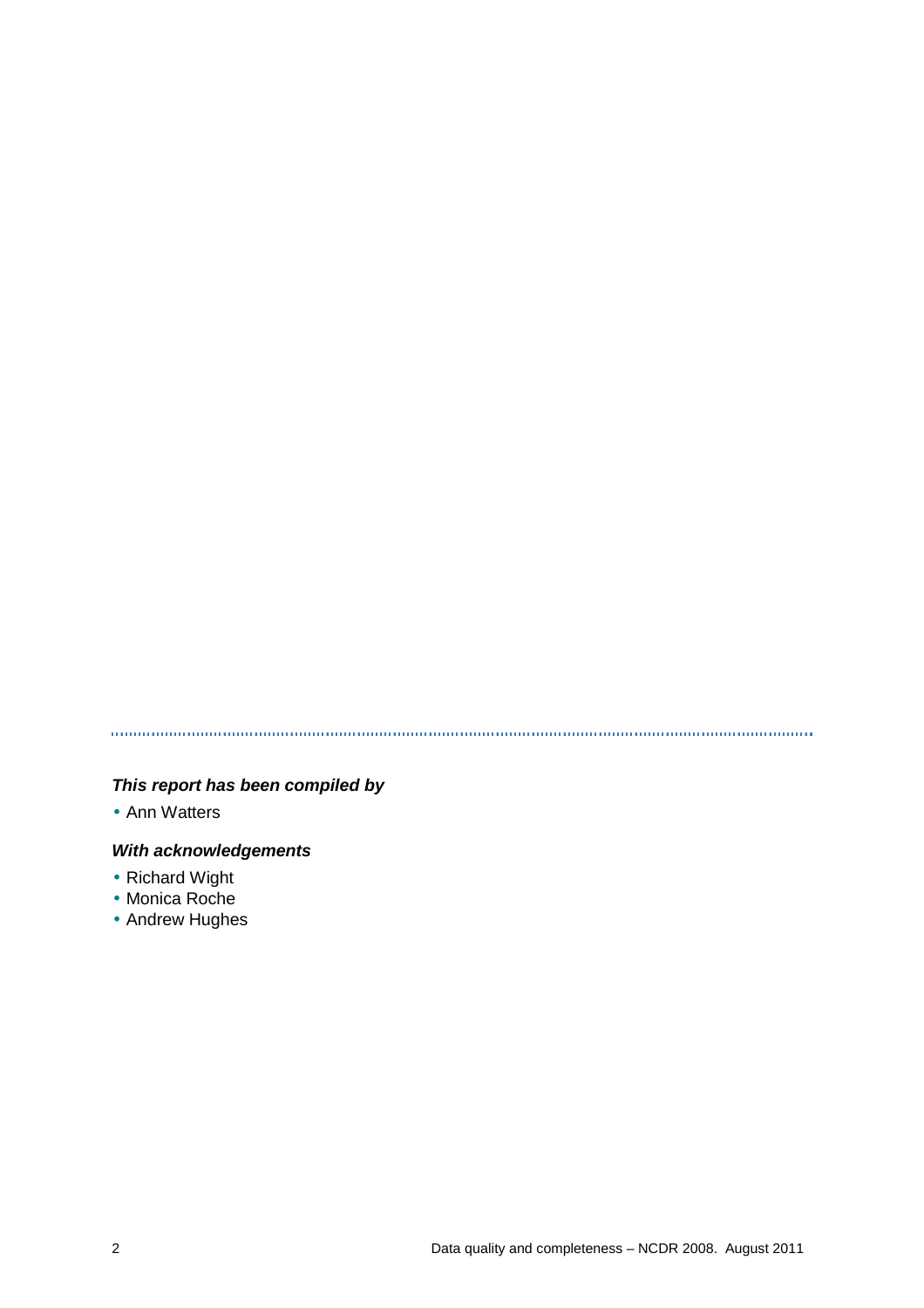## **Contents**

|                                                                   | Introduction                                                                                                                                                                    | $\overline{4}$                                                    |
|-------------------------------------------------------------------|---------------------------------------------------------------------------------------------------------------------------------------------------------------------------------|-------------------------------------------------------------------|
|                                                                   | Key findings                                                                                                                                                                    | 4                                                                 |
| Data                                                              |                                                                                                                                                                                 | 5                                                                 |
| <b>Results</b>                                                    |                                                                                                                                                                                 | 6                                                                 |
| 1.<br>1.1<br>1.2<br>1.3<br>1.4<br>1.5                             | Patient details<br>Sex<br>Date of birth<br>NHS number<br>Ethnicity<br>Postcode                                                                                                  | 6<br>6<br>$\,6$<br>$\,6$<br>$\begin{array}{c} 6 \\ 7 \end{array}$ |
| 2.<br>2.1<br>2.2<br>2.3<br>2.4                                    | Tumour details<br>Tumour site<br>Morphology system<br>Morphology coding<br>Laterality                                                                                           | $\overline{7}$<br>$\overline{7}$<br>8<br>8<br>10                  |
| 3.<br>3.1<br>3.2<br>3.3                                           | Diagnosis data<br>Basis of diagnosis<br>Diagnosis date<br><b>DCO</b>                                                                                                            | 10<br>10<br>11<br>11                                              |
| 4.<br>4.1<br>4.2<br>4.3<br>4.4<br>4.5                             | Treatment<br>Surgery therapy<br>Radiotherapy<br>Chemotherapy<br>Hormone therapy<br>Neo-adjuvant therapy                                                                         | 12<br>12<br>12<br>12<br>13<br>13                                  |
| 5.<br>5.1<br>5.2<br>5.3                                           | Death details<br>Date of death<br>Cause of death<br>Place of death                                                                                                              | 13<br>13<br>13<br>14                                              |
| 6.<br>6.1<br>6.2<br>6.3<br>6.4<br>6.5<br>6.6<br>6.7<br>6.8<br>6.9 | Stage data<br>Tumour grade<br>Tumour size<br>Nodes examined<br>Nodes positive<br>Metastases<br>UICC staging system<br><b>TNM</b> clinical<br>TNM pathological<br>TNM integrated | 15<br>15<br>15<br>16<br>16<br>17<br>17<br>17<br>19<br>20          |
|                                                                   | References                                                                                                                                                                      | 22                                                                |
|                                                                   | Appendix 1 - Head and neck cancer definition                                                                                                                                    | 23                                                                |
|                                                                   | Appendix 2 - Paired head and neck cancer sites                                                                                                                                  | 24                                                                |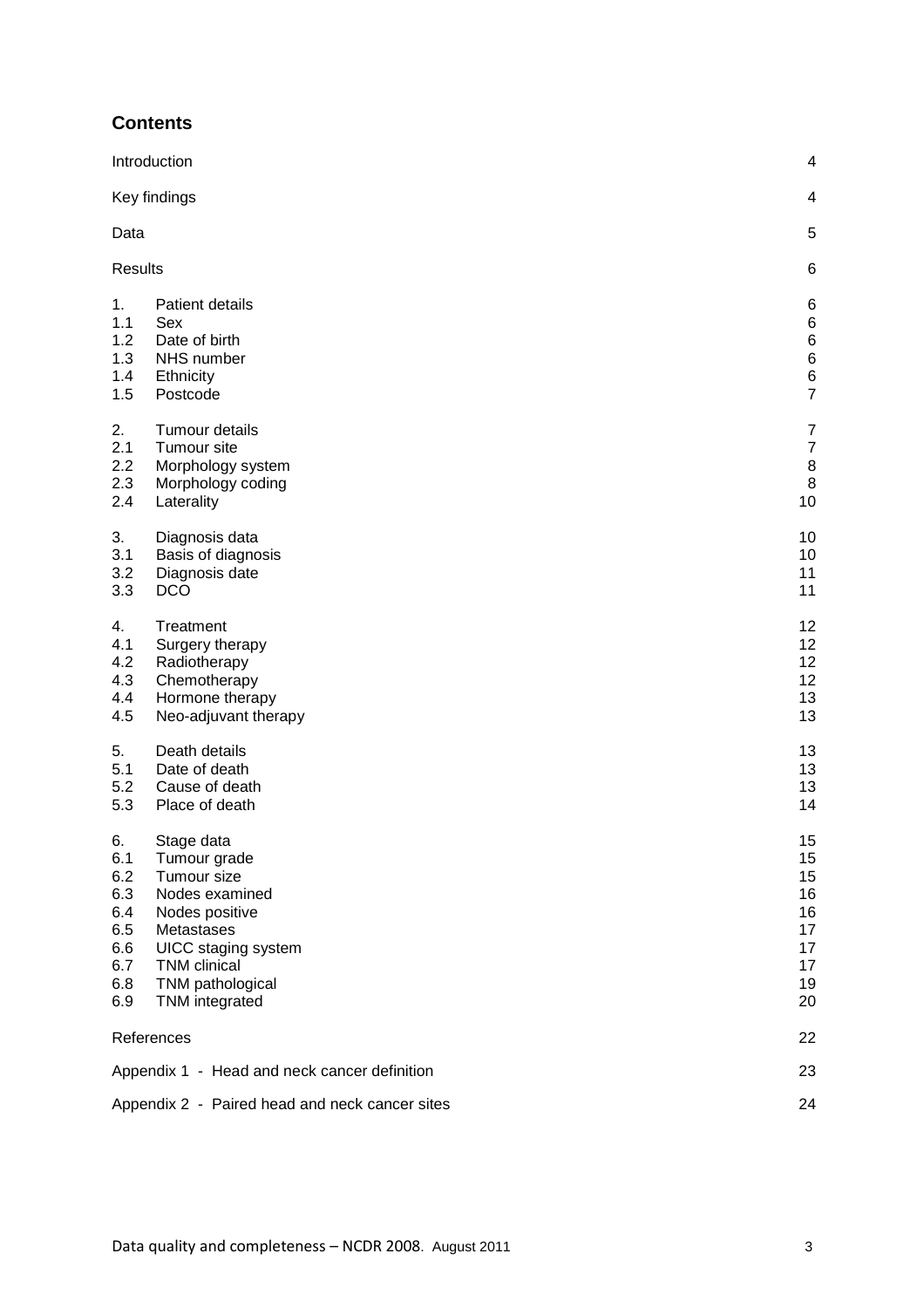## **Introduction**

The National Cancer Data Repository (NCDR) holds merged data from the eight English cancer registries for cancers diagnosed in the years 1990 to 2008. The purpose of this report is to compare the completeness and quality of coding of the main data items held in the National Cancer Data Repository by cancer registry, for head and neck cancers diagnosed in 2008.

We have used the template that West Midlands Cancer Intelligence Unit used for their report The Completeness of Soft Tissue Sarcoma Data in the National Cancer Data Repository (2)

## **Key findings**

- **Patient details**. Level of completeness is generally high. Ethnicity coding for ECRIC is low in comparison to other registries. NWCIS has some imputed dates of birth.
- **Tumour details**. Site is 100% complete, as is morphology except for WMCIU (98.9% complete). However, 28.4% of site codes are in the unspecified subcategory and 7.3% of cases have a nonspecific morphology code.
- **Diagnosis data**. Basis of diagnosis is more than 99% complete for all registries. Diagnosis date is 100% complete, but 5.7% of dates are partly imputed.
- **Treatment received**. Clarification is required as to what each registry means by "no treatment". "No treatment" should only be recorded when it is **known** that the patient definitely had no treatment. If it is **not known** whether or not a patient had any treatment, this field should be left blank. Only Trent and ECRIC have some treatment fields left blank.
- **Surgical treatment**. The level of surgical treatment recorded varies from 38.7% to 83.4%. It is not clear why this is but is probably more likely to reflect variations in ascertainment and in whether diagnostic procedures are counted rather than treatment practice.
- **Cause of death**. Level of completeness is high (96.8%) but the recording of cause of death is not standardised across all registries. In particular, NWCIS uses text instead of ICD10 codes to record 9.7% of its causes of death.
- **Place of death**. There are wide variations in the level of completeness, with Thames Cancer Registry not submitting any place of death data.
- **Stage.** Recording of stage is generally poor, with wide variations between registries. Trent have submitted no stage information at all and NYCRIS have not submitted any TNM data.

Tumour grade, size, positive nodes and metastases have been recorded to some extent by most of the other registries. NYCRIS and OCIU have less than 0.5% with a size recorded, and Thames have 71.8% with metastases recorded compared to less than 21% for the other registries.

NWCIS and SWCIS record clinical and pathological TNM. WMCIU records clinical, pathological and integrated TNM. OCIU only records pathological TNM and ECRIC only records integrated TNM. Thames records the component parts of clinical and pathological TNM but not the stage group.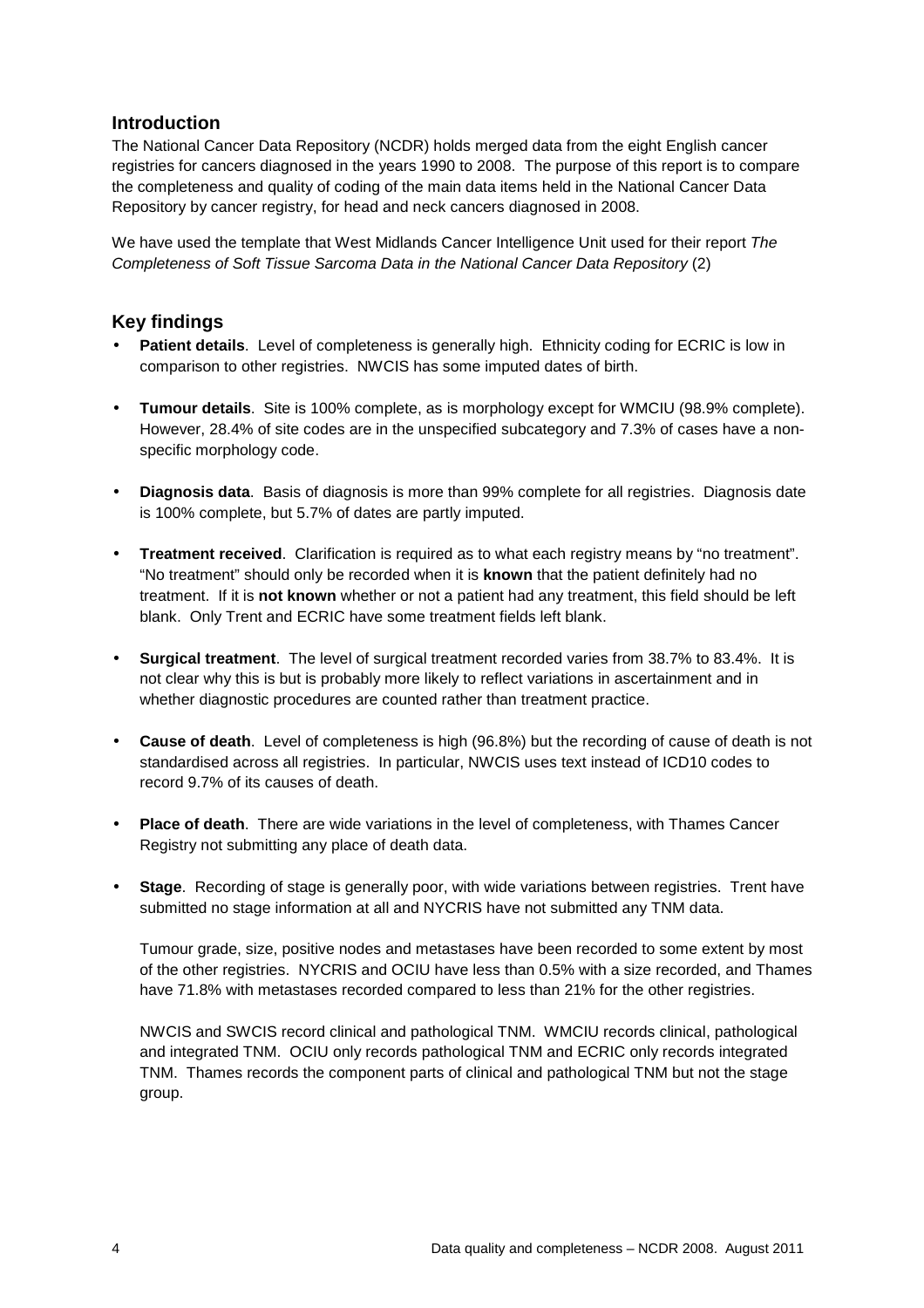## **Data**

Head and neck cancers diagnosed in 2008 were extracted from the NCDR database:

- extract all tumours registered in 2008 428,472 records
- select records where the patient was resident in an English cancer registry 426,765 records

Cancer registry of residence [cancer\_registry\_code]\* is a derived field calculated from the postcode at diagnosis. The NCDR database has 377 records for tumours diagnosed in 2008 without a postcode and therefore without a cancer registry code.

• remove duplicate records – leaving 409,746 records

Where data relating to the same tumour was sent in by more than one registry, only the record from the registry where the patient was living at the time of diagnosis was retained. Records where the cancer registry of residence [cancer\_registry\_code] was different from the cancer registry that recorded the cancer [data\_source], were excluded using the [Postcode\_Matches\_Registry\_Supplying] flag.

• select head and neck cancers only (refer to appendix 1 for definition) – 9583 records

| Cancer registry                                            |          | Number of<br>tumours |
|------------------------------------------------------------|----------|----------------------|
| North West Cancer Intelligence Service                     | (NWCIS)  | 1440                 |
| West Midlands Cancer Intelligence Unit                     | (WMCIU)  | 943                  |
| South West Cancer Intelligence Service                     | (SWCIS)  | 1298                 |
| Oxford Cancer Intelligence Unit                            | (OCIU)   | 545                  |
| <b>Thames Cancer Registry</b>                              | (THAMES) | 2027                 |
| Eastern Cancer Registration & Information Centre           | (ECRIC)  | 996                  |
| <b>Trent Cancer Registry</b>                               | (TRENT)  | 952                  |
| Northern & Yorkshire Cancer Registry & Information Service | (NYCRIS) | 1382                 |
| Total                                                      |          | 9583                 |

## **Figure 1: Number of head and neck cancers diagnosed in 2008 by cancer registry of residence**

\* when referring to actual fields in the dataset, the actual name of the field is given in square brackets, eg. [nhs\_no\_check].

Further information regarding the NCDR database can be found on the NCIN website (1).

Valid codes often include codes for "not known" and/or "not stated", as well as for specific entities. If a field has a valid unknown code, this is not included as "complete" in the analysis for this report. Occasionally, valid unknown codes are shown separately in the charts.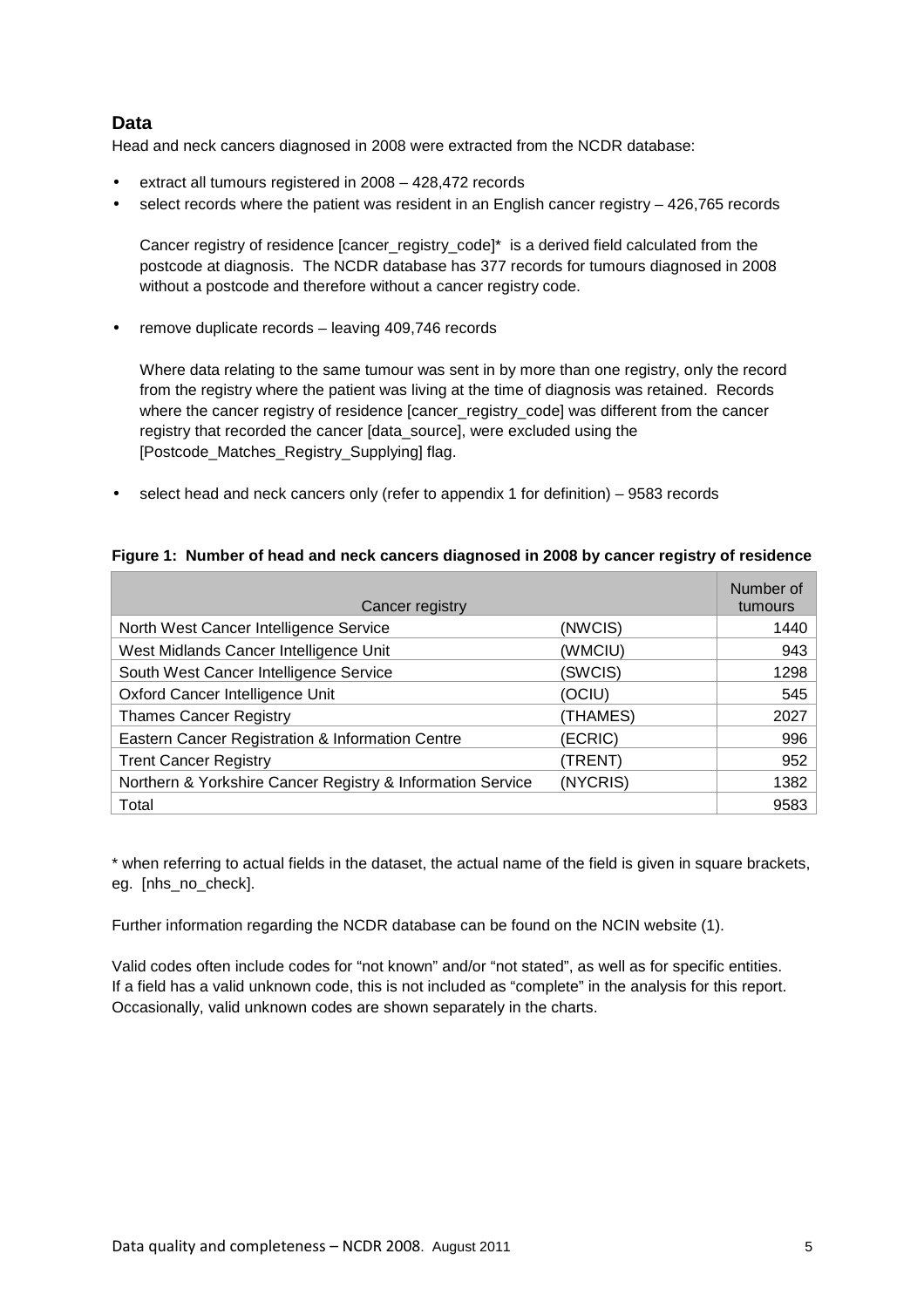## **Results**

## **1. Patient details**

## **1.1 Sex**

100% complete with an average of 60% of cases in males and 40% in females.

## **1.2 Date of birth**

All records had a complete date of birth recorded. Three people were aged over 100 years when diagnosed, including one born in 1859, and one person was aged 0 years when diagnosed. NWCIS had 50 records with the date imputation flag [dob\_flag] set to 8, which is not an allowed code. Either the day, or the day and month parts, of the date of birth were not known.

## **1.3 NHS number**

NHS number is validated prior to inclusion in the database and a flag [nhs\_no\_check] is set accordingly. There is an average of 99.4% valid NHS numbers with 0.6% not recorded. There are no invalid NHS numbers.



## **Figure 1.3 Completeness of NHS number**

#### **1.4 Ethnicity**

Ethnicity is usually derived from HES by matching at patient level and extracting the most recent valid ethnicity code. Average completeness is 76.8%, ranging from 50.5% (ECRIC) to 86.0% (SWCIS).



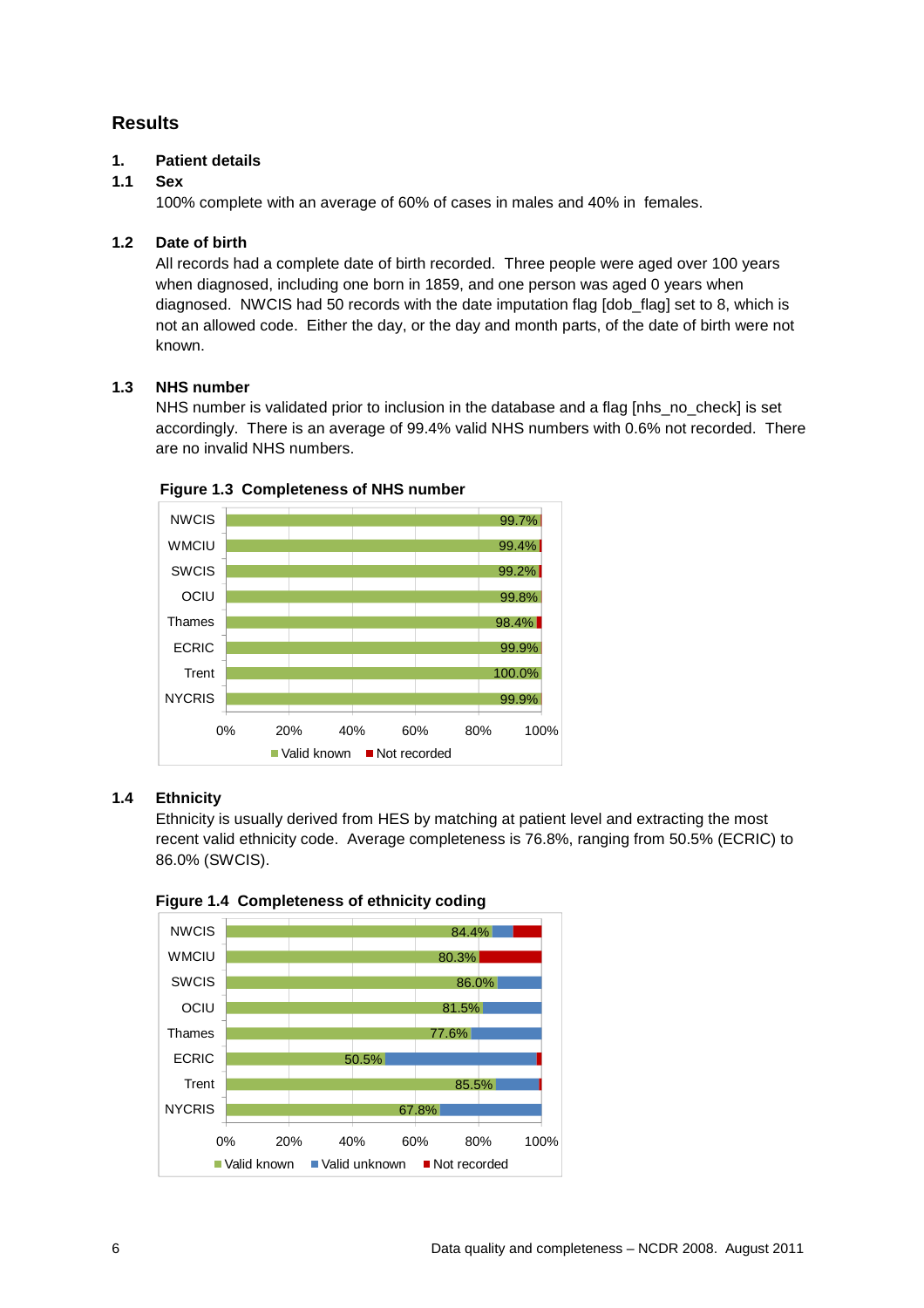## **1.5 Postcode**

The field [postcode7] should have all postcodes formatted to a length of 7 digits, padded out with spaces as necessary. Some of the London postcodes require two spaces in the middle to make the 7 digit format, eg. E2 7LD. Thames Cancer Registry has not padded these postcodes to 7 digits.

## **2. Tumour details**

## **2.1 Tumour site**

Tumour site is coded using the tenth revision of the International Statistical Classification of Diseases and Related Health Problems (ICD-10) (3). Tumour site was 100% complete for **all cancer sites** (not just head and neck cancers) diagnosed in 2008 in residents of the English cancer registries, but 2.5% were coded to ill-defined, secondary and unspecified sites (ICD-10 C76-C80). This ranged from 1.6% for SWCIS to 4.5% for NWCIS.

Figure 2.1 lists the head and neck tumour site groups in decreasing order of diagnosis, as percentages of all head and neck cancers. The registries show a similar distribution of the most diagnosed tumour sites. The top four sites - thyroid, larynx, unspecified parts of tongue and tonsil - are the same for all cancer registries. OCIU is an outlier, with a higher proportion of lip cancers.

|                                                                                                 |                                  | Cancer registry |              |              |      |        |       |       |               |         |
|-------------------------------------------------------------------------------------------------|----------------------------------|-----------------|--------------|--------------|------|--------|-------|-------|---------------|---------|
|                                                                                                 | ICD-10 code                      | <b>NWCIS</b>    | <b>NNOIU</b> | <b>SWCIS</b> | OCIU | Thames | ECRIC | Trent | <b>NYCRIS</b> | Total   |
| C73                                                                                             | Thyroid gland                    | 18.0            | 18.9         | 16.2         | 24.6 | 22.5   | 18.8  | 20.1  | 18.1          | 19.5    |
| C32                                                                                             | Larynx                           | 20.2            | 19.9         | 17.9         | 17.8 | 18.1   | 16.2  | 20.1  | 20.8          | 18.9    |
| CO <sub>2</sub>                                                                                 | Other & unspec. parts of tongue  | 12.3            | 10.3         | 11.1         | 11.6 | 10.7   | 11.6  | 11.3  | 9.3           | 11.0    |
| <b>C09</b>                                                                                      | <b>Tonsil</b>                    | 7.6             | 8.0          | 8.2          | 7.7  | 8.1    | 11.3  | 7.0   | 8.2           | 8.2     |
| C <sub>06</sub>                                                                                 | Other & unspec. parts of mouth   | 6.4             | 7.7          | 4.6          | 3.7  | 4.4    | 4.9   | 4.4   | 5.1           | 5.2     |
| CO <sub>7</sub>                                                                                 | Parotid gland                    | 4.2             | 4.6          | 5.8          | 6.2  | 4.6    | 4.7   | 4.5   | 4.0           | 4.7     |
| CO <sub>1</sub>                                                                                 | Base of tongue                   | 2.3             | 3.1          | 5.3          | 4.8  | 4.1    | 6.6   | 4.2   | 5.6           | 4.4     |
| CO <sub>4</sub>                                                                                 | Floor of mouth                   | 5.1             | 4.0          | 3.9          | 2.2  | 3.6    | 3.0   | 4.1   | 4.6           | 4.0     |
| C <sub>05</sub>                                                                                 | Palate                           | 3.9             | 2.9          | 3.9          | 1.1  | 3.8    | 2.9   | 3.3   | 4.1           | 3.5     |
| C <sub>03</sub>                                                                                 | Gum                              | 1.6             | 2.4          | 3.3          | 1.8  | 3.8    | 4.4   | 3.0   | 1.4           | $2.8\,$ |
| C30                                                                                             | Nasal cavity & middle ear        | 2.2             | 3.0          | 3.6          | 1.8  | 2.7    | 2.8   | 2.2   | 2.2           | 2.6     |
| C <sub>00</sub>                                                                                 | Lip                              | 1.8             | 2.0          | 4.3          | 7.5  | 1.2    | 4.0   | 1.3   | 1.9           | 2.6     |
| C14                                                                                             | Ill-def. lip/oral cavity/pharynx | 2.5             | 1.5          | 4.2          | 1.8  | 2.4    | 0.9   | 2.3   | 3.3           | 2.5     |
| C12                                                                                             | Pyriform Sinus                   | 2.6             | 3.1          | 0.8          | 0.7  | 2.2    | 1.9   | 3.1   | 2.7           | 2.2     |
| C <sub>11</sub>                                                                                 | Nasopharynx                      | 1.4             | 2.4          | 1.5          | 2.8  | 2.5    | 1.6   | 1.8   | 1.9           | 2.0     |
| C10                                                                                             | Oropharynx                       | 3.3             | 2.2          | 1.4          | 0.6  | 1.8    | 0.9   | 2.3   | 1.8           | 1.9     |
| C <sub>13</sub>                                                                                 | Hypopharynx                      | 1.7             | 1.9          | 1.4          | 0.9  | 1.7    | 1.6   | 1.6   | 1.2           | 1.5     |
| C31                                                                                             | <b>Accessory Sinuses</b>         | 1.3             | 1.8          | 1.3          | 0.7  | 0.8    | 1.5   | 1.4   | 1.9           | 1.3     |
| CO8                                                                                             | Unspec. major salivary glands    | 1.6             | 0.3          | 1.3          | 1.7  | 1.0    | 0.4   | 2.0   | 1.9           | 1.2     |
| 59.2<br>69.2<br>64.5<br>63.0<br>62.0<br>Total of five most common sites<br>64.5<br>64.8<br>64.0 |                                  |                 |              |              |      | 62.8   |       |       |               |         |

**Figure 2.1 Most commonly diagnosed tumours (percentage of total number of cases)**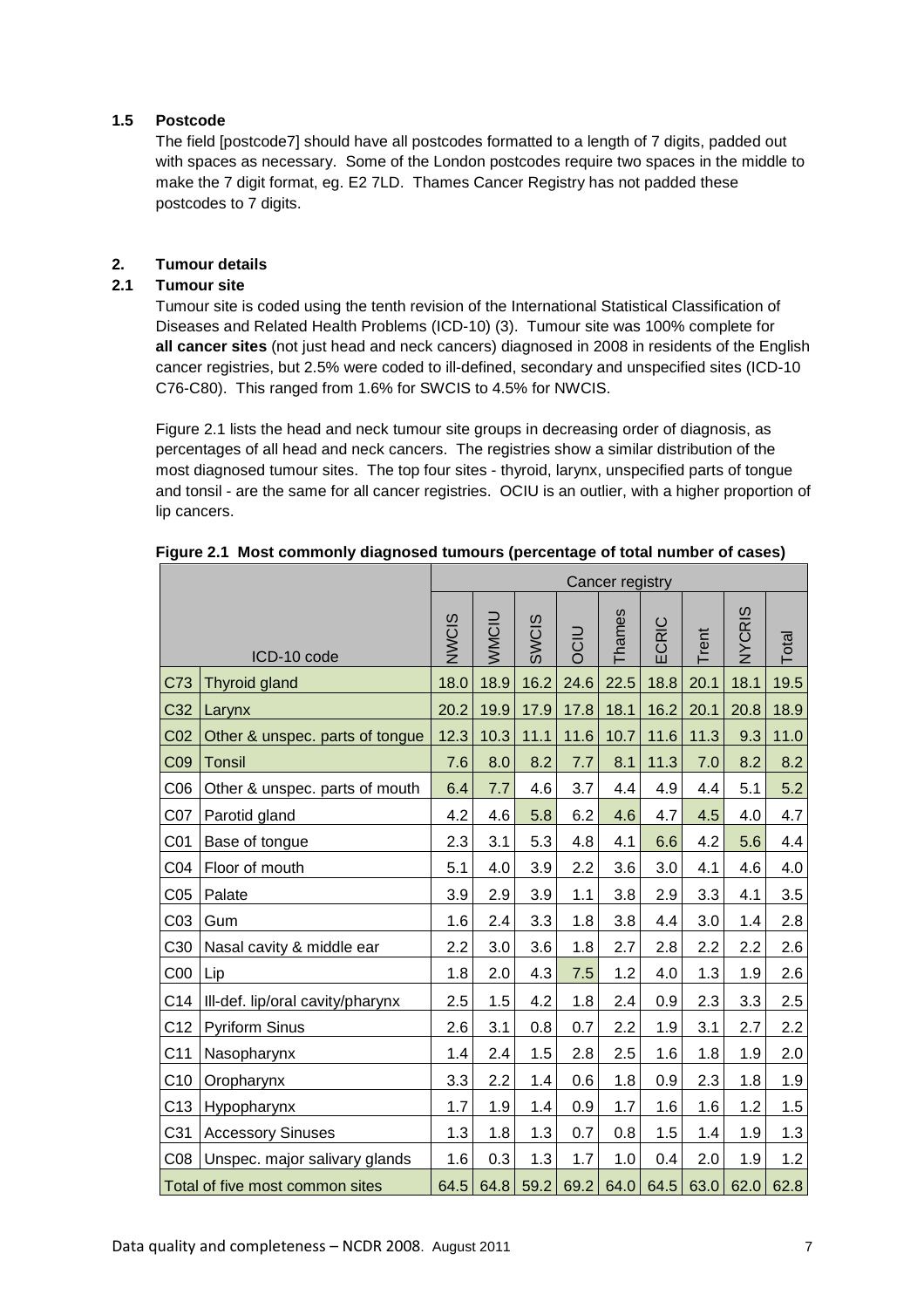OCIU has a higher percentage of lip cancers than the other registries. Squamous carcinoma of lip, ICD-10 code C00, is often wrongly coded as skin of lip, ICD-10 code C44.0. OCIU has a corresponding lower percentage of skin of lip compared to the other registries.

The head and neck three character ICD-10 site codes categorise the cancer to its point of origin (a particular organ). They can be further categorised into parts of an organ. For example, malignant neoplasm of gum (ICD-10 C03) is subdivided into upper gum (ICD-10 C03.0) and lower gum (ICD-10 C03.1). There is also a subcategory .9 which is used when the sub site is not specified. Overall, 28.4% of head and neck tumours have been coded to an unspecified subcategory; this ranges from 20.2% for ECRIC to 33.7% for Thames.

## **2.2 Morphology system**

The International Classification of Disease for Oncology (ICD-O) codes are used to code the morphology of the cancer. All cancer registries are in the process of implementing the third edition, ICD-O-03, but only NYCRIS and WMCIU have done so for 2008 registrations. Trent, ECRIC, Thames, OCIU, SWCIS and NWCIS are still using the second edition, ICD-O-02.

| Cancer registry | <b>ICD-O-02</b> | <b>ICD-O-03</b> | Not coded | <b>Total</b> |
|-----------------|-----------------|-----------------|-----------|--------------|
| <b>NWCIS</b>    | 1412            | 28              |           | 1440         |
| <b>WMCIU</b>    |                 | 933             | 10        | 943          |
| <b>SWCIS</b>    | 1298            |                 |           | 1298         |
| OCIU            | 545             |                 | -         | 545          |
| Thames          | 2027            |                 |           | 2027         |
| <b>ECRIC</b>    | 996             |                 |           | 996          |
| Trent           | 952             |                 |           | 952          |
| <b>NYCRIS</b>   |                 | 1382            |           | 1382         |
| Total           | 7230            | 2343            | 10        | 9583         |

**Figure 2.2: Morphology coding system used in 2008**

There are 14 records, 9 for Thames and 5 for ECRIC, using an ICD-O-03 morphology code but the morphology system field is coded for ICD-O-02. Behaviour code 5 was introduced in 1998 for microinvasive cancers coded in ICD-O-02, but is not allowed in ICD-O-03. NYCRIS have 1 case with a behaviour code 5.

## **2.3 Morphology coding**

All registries except WMCIU are 100% complete in coding morphology (figure 2.3a). WMCIU have 10 cases (1.1%) with no morphology recorded. WMCIU also have 8 cases with a morphology code that relates to a secondary tumour. Overall, 7.3% of cases have a nonspecific morphology code (8000 malignant neoplasm, 8001 malignant tumour cells and 8010 carcinoma NOS (not otherwise specified)). This ranges from 4.2% for ECRIC to 13.4% for OCIU.

Figure 2.3b shows the top sixteen most common morphology codes recorded, by cancer registry, with the top five highlighted in green. Records coded in ICD-O-03 were converted into ICD-O-02 codes for this analysis.

The top five most common morphology codes recorded include 77.8% of all head and neck cancers. The top two morphology codes are the same for all the registries; 80703 squamous cell carcinoma, NOS and 80713 squamous cell carcinoma, keratinising NOS.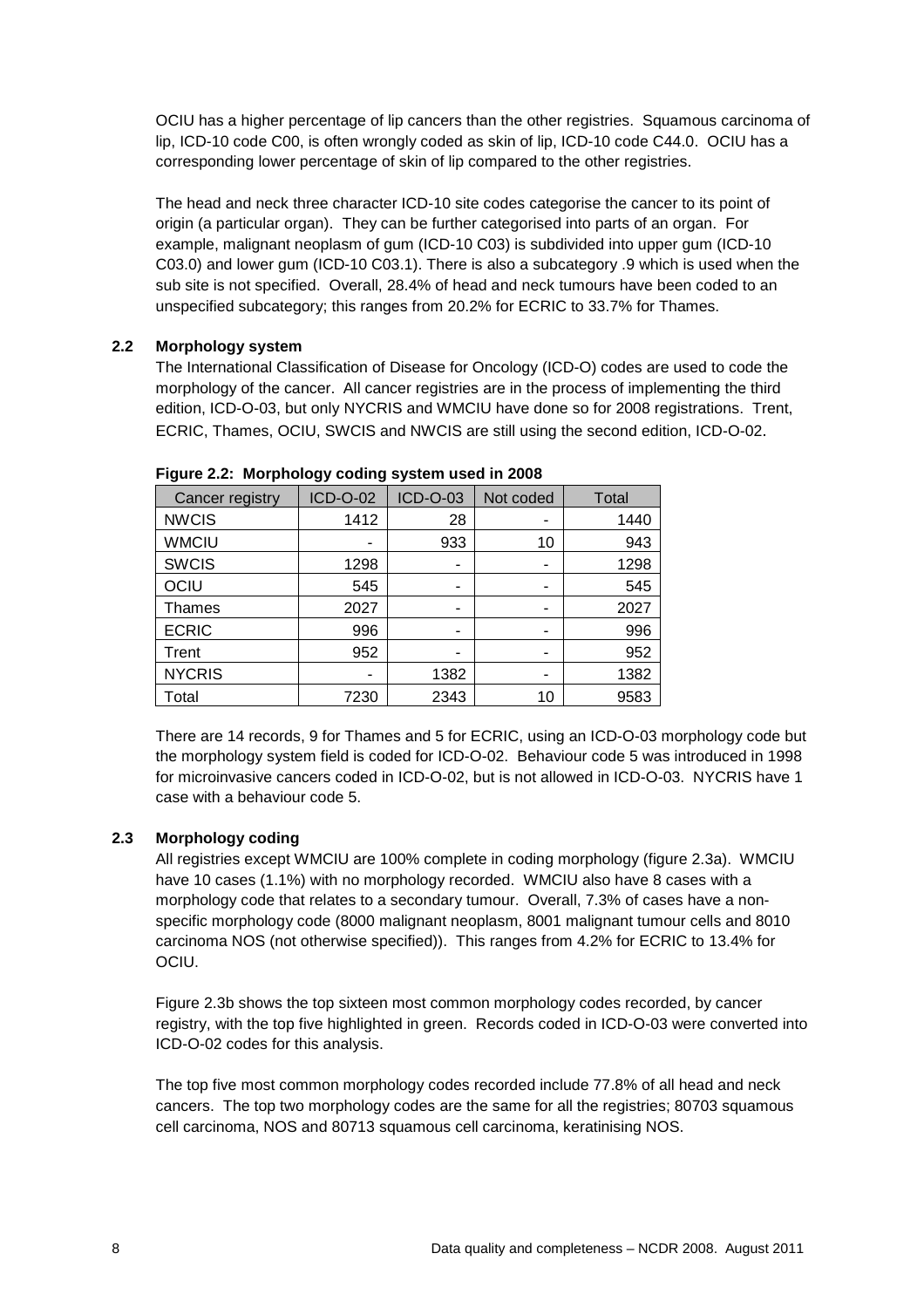

**Figure 2.3a Specificity and completeness of morphology coding**

| Figure 2.3b Most common morphology codes (percentage of total number of cases) |
|--------------------------------------------------------------------------------|
|--------------------------------------------------------------------------------|

|                                                   |                                                         | Cancer registry |              |              |           |        |       |             |               |       |
|---------------------------------------------------|---------------------------------------------------------|-----------------|--------------|--------------|-----------|--------|-------|-------------|---------------|-------|
| ICD-O-02<br>code                                  | Description                                             | VWCIS           | WMCIU        | <b>SWCIS</b> | DCIU      | Thames | ECRIC | Trent       | <b>NYCRIS</b> | Total |
| 80703                                             | Squamous cell carcinoma<br><b>NOS</b>                   | 55.3            | 54.0         | 51.5         | 49.9      | 55.5   | 57.5  | 51.6        | 53.9          | 54.1  |
| 80713                                             | Squamous cell carcinoma,<br>keratinising NOS            | 7.8             | 10.8         | 12.4         | 5.1       | 4.5    | 9.9   | 9.9         | 14.6          | 9.3   |
| 82603                                             | Papillary adenocarcinoma<br><b>NOS</b>                  | 2.5             | 5.8          | 5.7          | 10.5      | 11.5   | 8.9   | 5.1         | 6.6           | 7.1   |
| 80103                                             | Carcinoma NOS                                           | 5.3             | 4.0          | 3.2          | 4.6       | 5.6    | 3.8   | 2.3         | 2.5           | 4.1   |
| 80003                                             | Neoplasm, malignant                                     | 6.8             | 1.3          | 4.9          | 8.8       | 1.5    | 0.4   | 2.3         | 2.2           | 3.2   |
| 83303                                             | Follicular adenocarcinoma<br><b>NOS</b>                 | 2.0             | 3.1          | 1.8          | 5.0       | 3.1    | 3.3   | 4.2         | 3.2           | 3.0   |
| 80503                                             | Papillary carcinoma NOS                                 | 5.6             | 2.4          | 3.3          | 0.9       | 2.5    | 0.3   | 2.6         | 1.2           | 2.6   |
| 83403                                             | Papillary carcinoma,<br>follicular variant              | 4.0             | 3.1          | 1.4          | 3.3       | 0.2    | 2.3   | 4.6         | 3.5           | 2.5   |
| 81403                                             | Adenocarcinoma NOS                                      | 1.2             | 1.8          | 2.1          | 1.1       | 2.4    | 1.8   | 1.9         | 1.8           | 1.8   |
| 84303                                             | Mucoepidermoid carcinoma                                | 1.4             | 1.4          | 1.6          | 1.6       | 2.0    | 1.6   | 1.6         | 1.6           | 1.6   |
| 80723                                             | Squamous cell carcinoma,<br>large cell, nonkeratinising | 1.6             | 0.4          | 1.5          | 0.0       | 1.8    | 0.9   | 2.7         | 0.3           | 1.3   |
| 82003                                             | Adenoid cystic carcinoma                                | 1.2             | 1.4          | 1.5          | 0.9       | 1.6    | 0.8   | 0.8         | 1.4           | 1.3   |
| 85503                                             | Acinar cell carcinoma                                   | 0.4             | 0.7          | 1.2          | 1.5       | 0.8    | 0.6   | 1.2         | 0.9           | 0.8   |
| 82903                                             | Oxyphilic adenocarcinoma                                | 0.6             | 0.5          | 0.4          | 1.1       | 0.8    | 1.0   | 0.5         | 1.2           | 0.8   |
| 85103                                             | Medullary carcinoma NOS                                 | 0.7             | 0.7          | 0.4          | 0.4       | 0.6    | 0.8   | 1.1         | 0.7           | 0.7   |
| Carcinoma, anaplastic type<br>80213<br><b>NOS</b> |                                                         | 0.1             | 1.1          | 0.6          | 0.9       | 0.1    | 1.0   | 0.6         | 0.6           | 0.5   |
|                                                   | Total of most common types                              | 96.5            | 92.5         | 93.5         | 95.6      | 94.5   | 94.9  | 93.0        | 96.2          | 94.7  |
| Total of five most common types                   |                                                         |                 | 80.8<br>77.7 |              | 77.8 79.3 | 80.2   |       | $83.4$ 75.4 | 81.8          | 77.8  |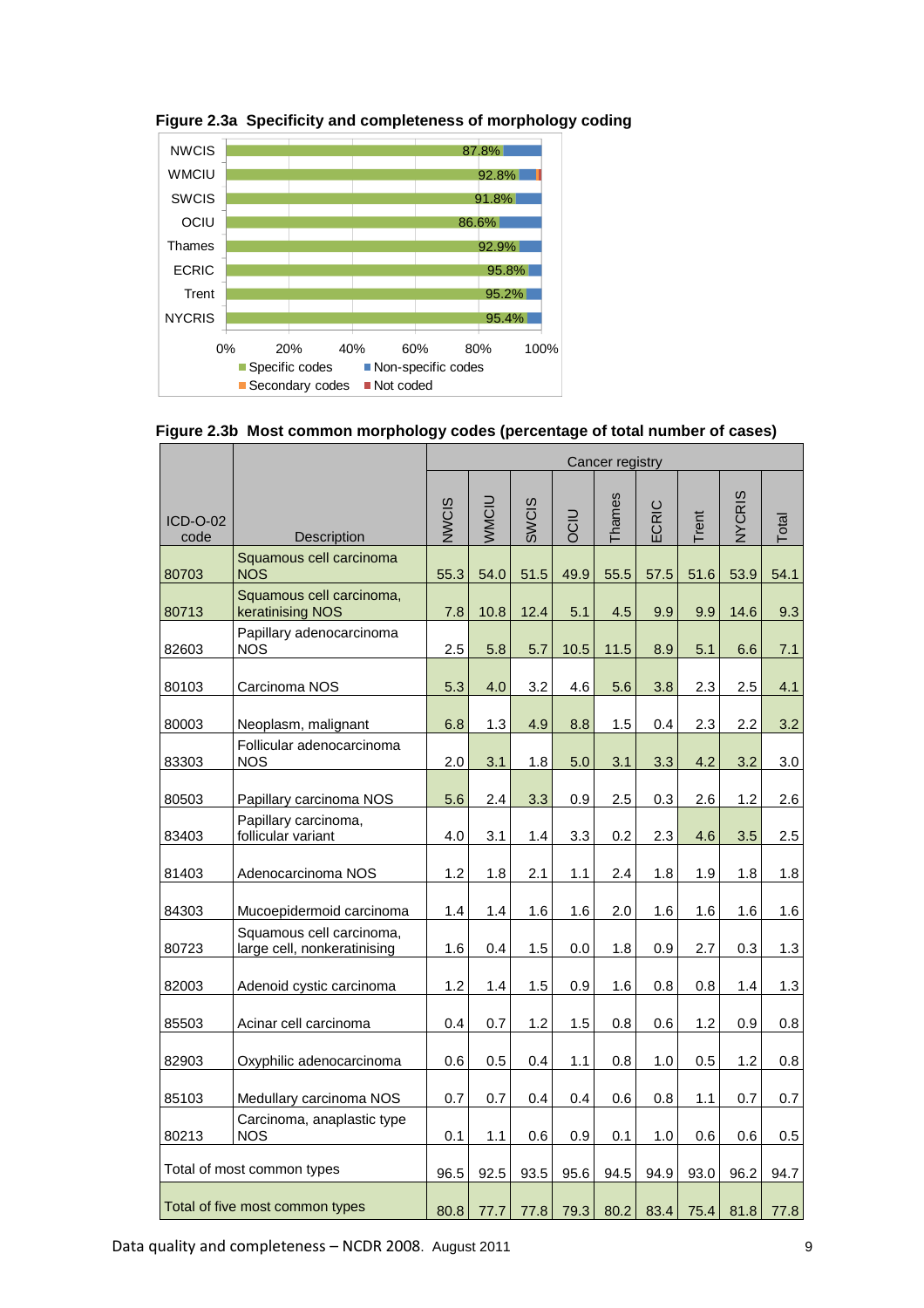#### **2.4 Laterality**

For paired sites, for example the tonsils, if there is a tumour in one side, the laterality of that side, left or right, is recorded. For some paired sites, if there is a tumour in both sides then two tumours are registered, one a left and the other a right. If there is a tumour in both sides (and they have other factors such as morphology the same) then only one registration is made and the laterality is coded as bilateral. If the site of the primary cancer is not part of a pair then laterality is coded as not applicable. A definitive list of paired cancer sites has been produced as part of the UKACR Information and Training Manual for Cancer Registration in England and Wales. (see appendix 2 for a list of paired head and neck cancer sites).

Figure 2.4 shows the completeness of laterality coding for cases with paired sites only (1665 cases diagnosed in 2008). Average completeness is 82.0%, ranging from 66.4% for NWCIS to 91.4% for NYCRIS. Cases with an unpaired site should be coded 100% "not applicable". Thames Cancer Registry has only 22.3% of cases with an unpaired site coded as "not applicable" and 50.6% coded as left, right or bilateral. WMCIU has 59.0% of cases with an unpaired site coded as "not applicable" and 35.3% coded left, right or bilateral.





## **3. Diagnosis data**

## **3.1 Basis of diagnosis**

Completeness of basis of diagnosis is good. Trent and WMCIU are 100% complete. OCIU has the lowest percentage completeness at 99.1%.



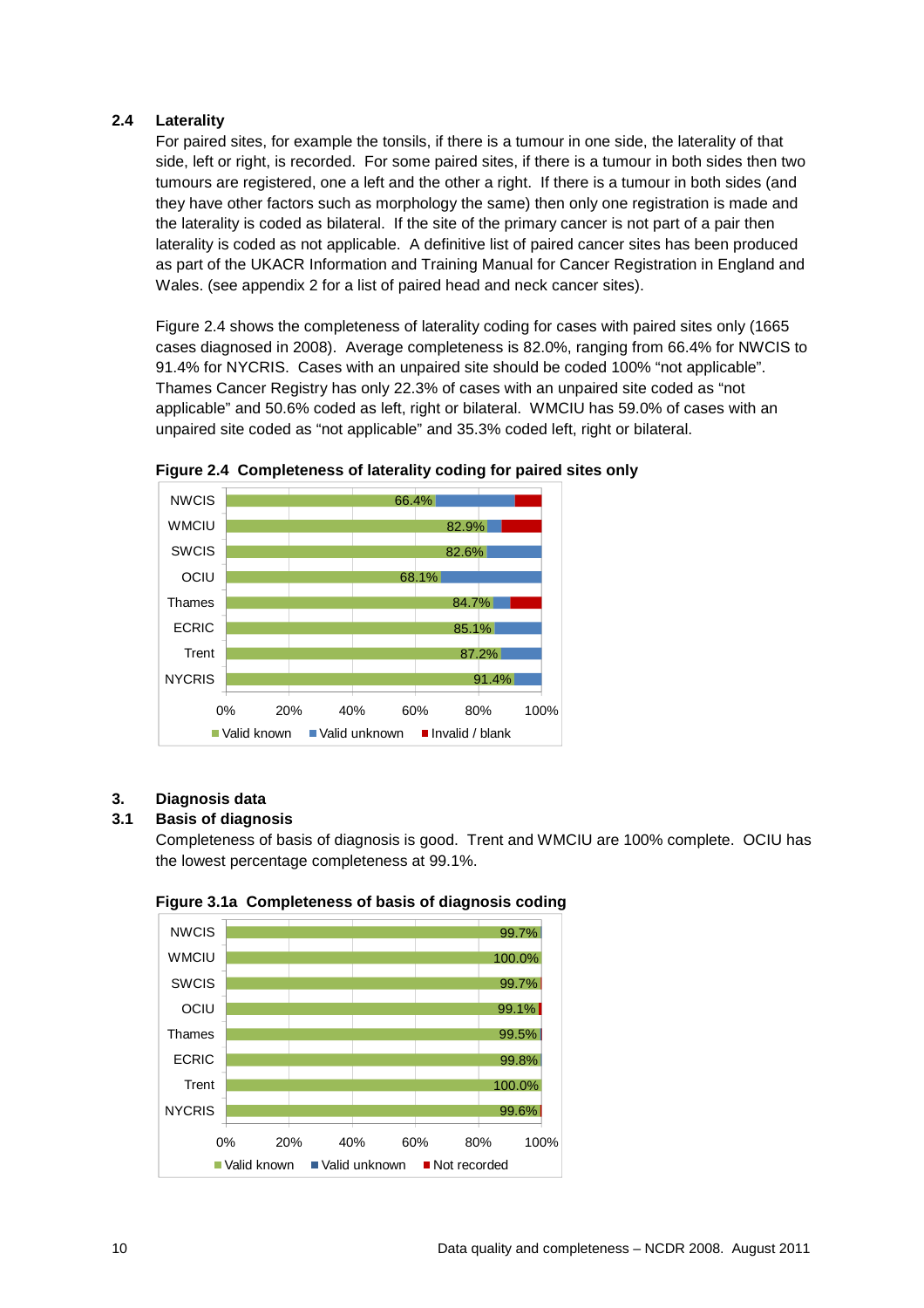Figure 3.1b compares the main classifications for basis of diagnosis. Histology is the most common basis for diagnosis, with an average of 93.2% of all head and neck tumours diagnosed this way. All registries show a similar distribution of type of basis. NYCRIS have the highest percentage of histology diagnoses and OCIU have the lowest, with a corresponding higher percentage of tumours clinically diagnosed.





#### **3.2 Diagnosis date**

Diagnosis date is complete for all head and neck cancers diagnosed in the years 1990 to 2008, and none of the dates have been flagged as having an imputed year. Some dates have been partly imputed. In 2008, Thames has 1.1% of head and neck diagnosis dates imputed, WMCIU has 1.5% and NWCIS 3.1%.





#### **3.3 Death Certificate Only registrations**

The proportion of cancers registered from a death certificate only (DCO), with no corroborating information found when followed-up, is often used as a measure of the quality of the data. A high proportion of DCO registrations indicates that data may be of poor quality, with low ascertainment. The UKACR Quality and Performance Indicators Report gives a target of less than 2% for DCO's. Figure 3.3 shows that all registries have achieved this.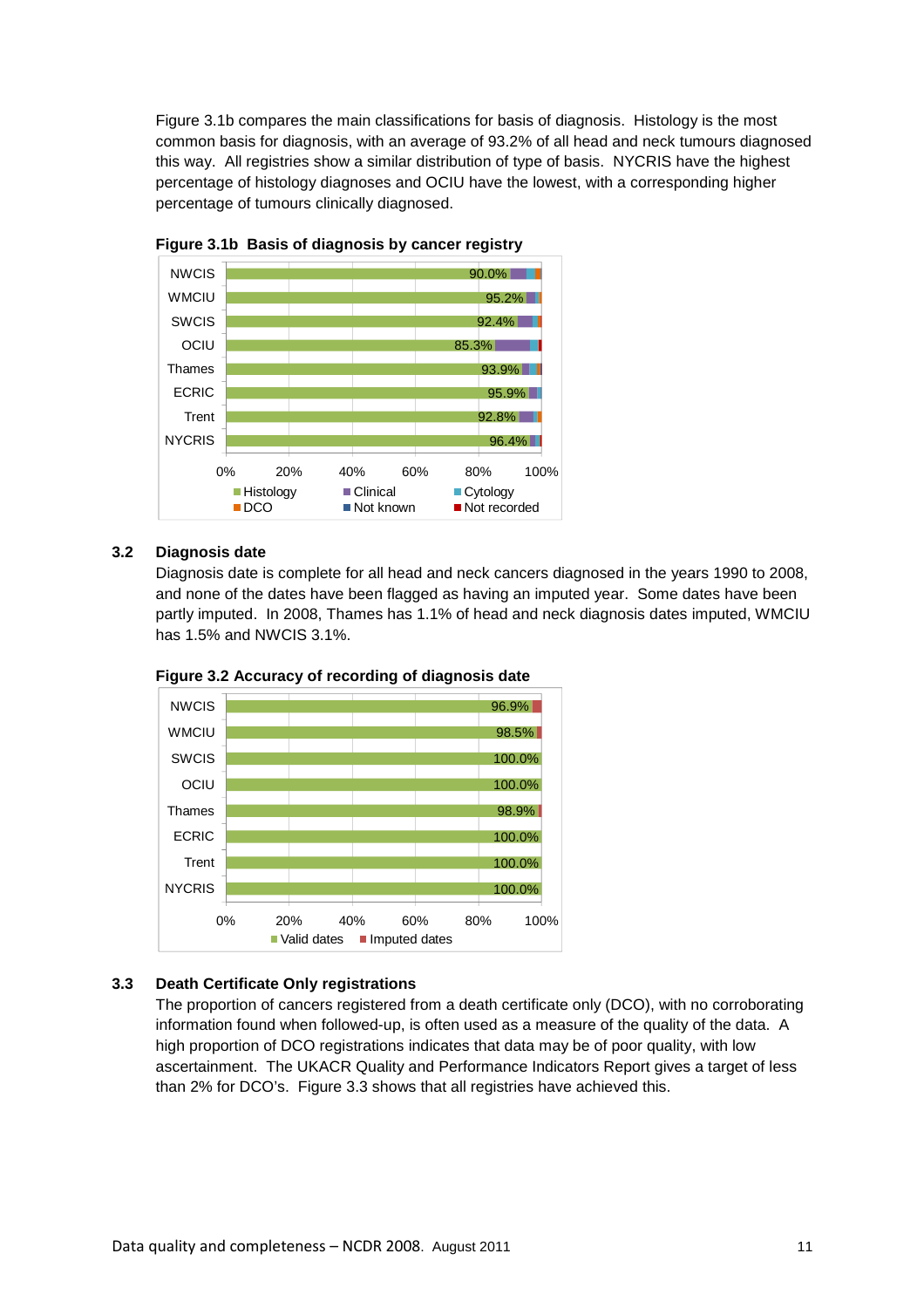**Figure 3.3 Percentage of DCO's recorded** 



#### **4. Treatment**

NCDR records whether or not a tumour received treatment - curative surgery, radiotherapy, chemotherapy or hormone therapy - within six months of the date of diagnosis.

Clarification is required as to what each registry means by "no treatment". "No treatment" should be recorded when it is **known** that the patient definitely had no treatment in the six months following diagnosis. If it is **not known** whether or not a patient had any treatment, this field should be left blank. Only Trent and ECRIC have some treatment fields left blank.

Trent are currently addressing their under-recording of treatment for 2008.

#### **4.1 Surgery therapy**

An average of 62.4% of all head and neck cancers received curative surgery. This ranged from Trent with 38.7% to Thames with 83.4%. This difference is more likely to reflect variations in what is counted as curative surgery rather than real variations in treatment.



**Figure 4.1 Proportion of cancers receiving curative surgery** 

## **4.2 Radiotherapy**

An average of 40.5% of all head and neck cancers received radiotherapy, ranging from 9.9% for Trent to 59.0% for NYCRIS. (Figure 4.2).

## **4.3 Chemotherapy**

An average of 17.2% of all head and neck cancers diagnosed in England received chemotherapy. NWCIS had the lowest proportion of chemotherapy treatment at 9.1% and SWCIS the highest proportion at 20.3%. (Figure 4.3).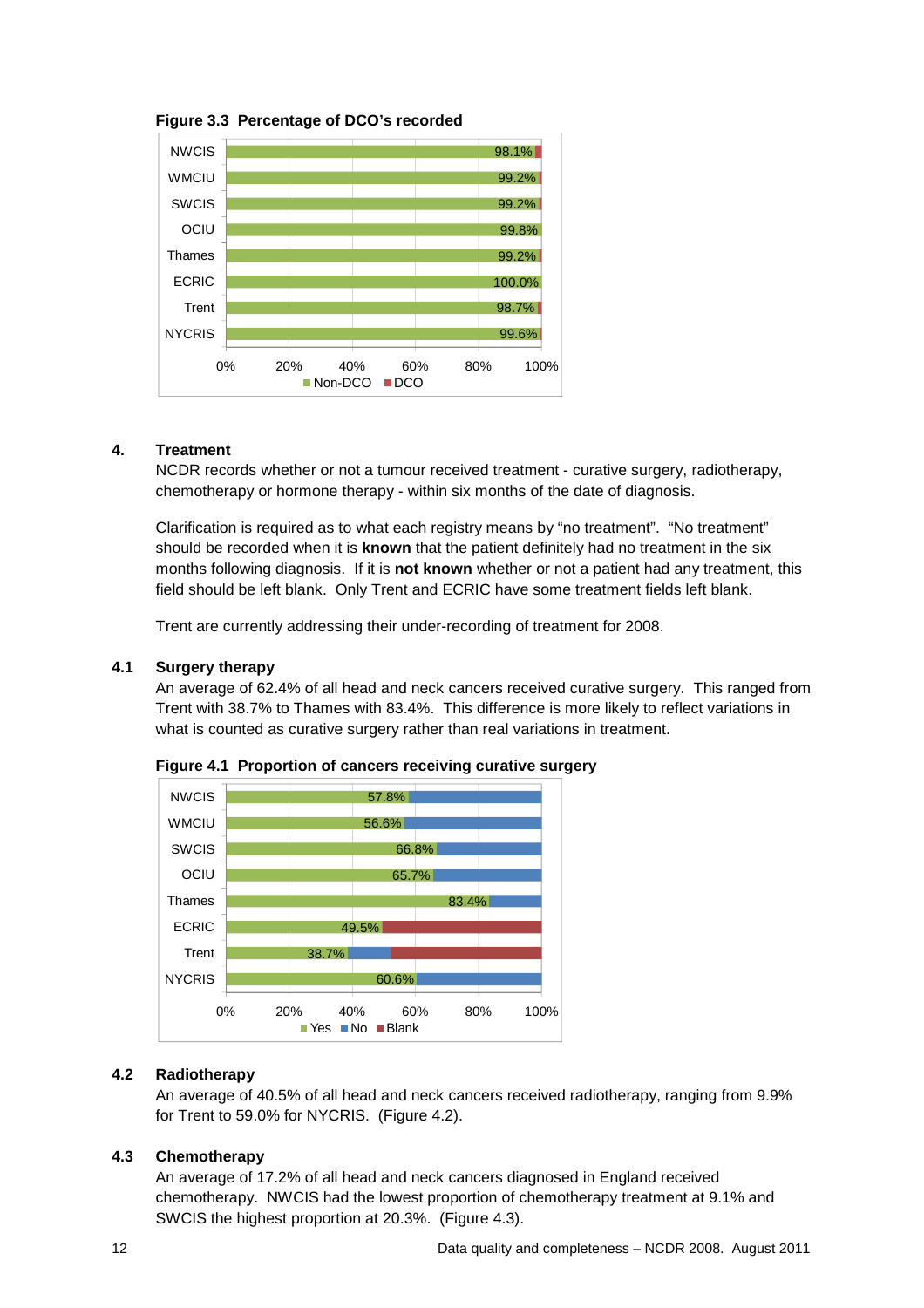

**Figure 4.2 Proportion of cancers receiving radiotherapy** 





#### **4.4 Hormone therapy**

Only 0.3% of all head and neck cancers diagnosed in 2008 in England were recorded as receiving hormone therapy. Thames Cancer Registry had the highest proportion at 0.9%.

#### **4.5 Neo-adjuvant therapy**

Only WMCIU have any neo-adjuvant therapy recorded, and only for a few cases; 0.6% of head and neck cases diagnosed in 2008.

#### **5. Death details**

#### **5.1 Date of death**

Figure 5.1 assumes that if there is no date of death recorded the patient is still alive. There was one Thames record where a cause of death was recorded but no date of death. Twentyone NWCIS records had potentially imputed death dates according to the date of death flag, and one Thames record had a death date in 2004, four years before diagnosis.

## **5.2 Cause of death**

There are four cause of death fields in the NCDR data, corresponding to the four causes of death given on a death certificate. Cause of death should be recorded in ICD10 at the four digit level with no punctuation.

- 50 records had no cause of death recorded.
- 9 records had no cause recorded in the first cause of death field but did in the second cause of death field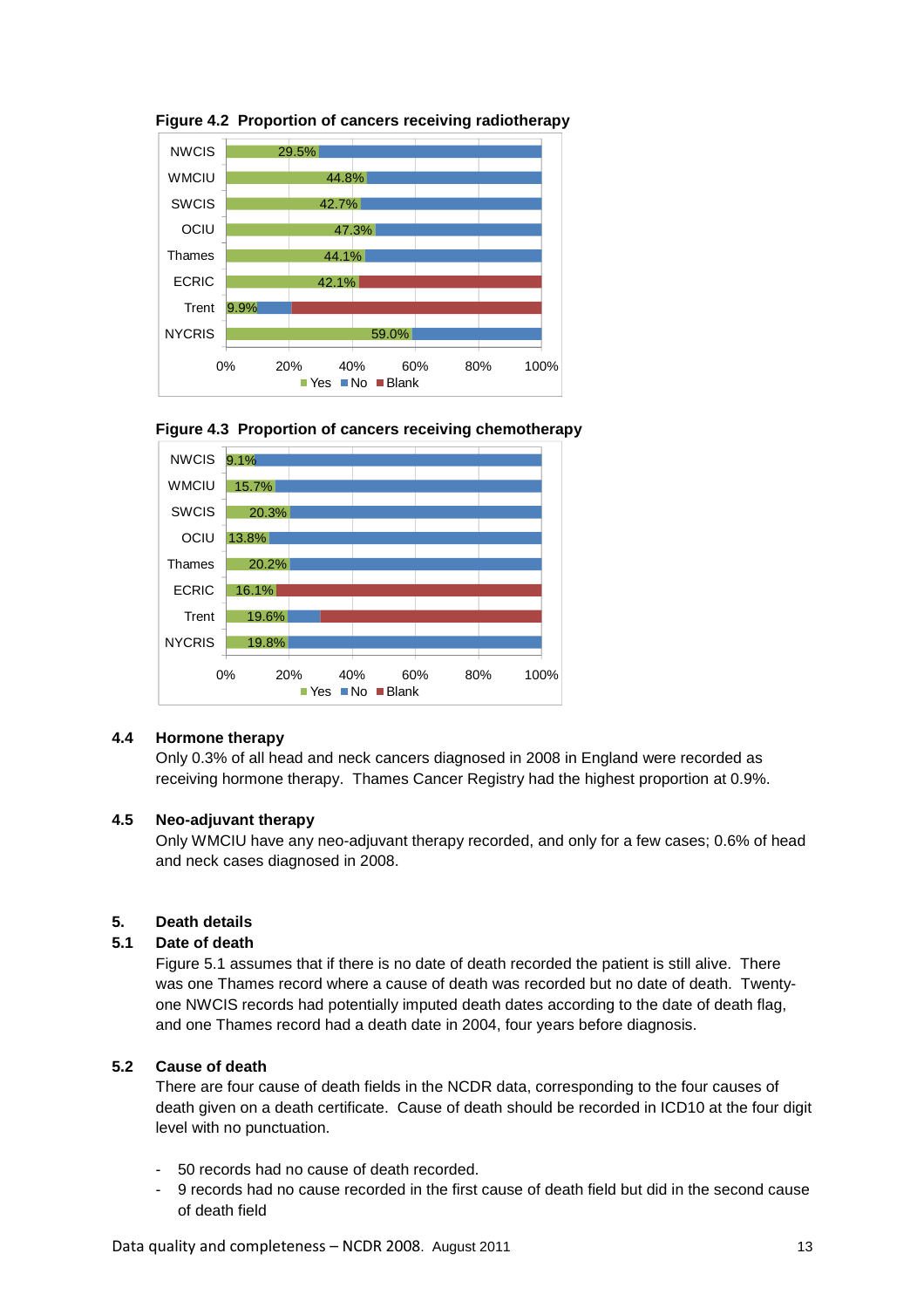- OCIU include a dummy code (8999) for some non-cancer deaths
- NWCIS have some records that record cause of death in descriptive text rather than ICD10 and some ICD10 codes with punctuation.
- NYCRIS and NWCIS only have one cause of death per cause of death field. The other registries allow more than one per field.
- Multiple causes of death in one cause of death field are separated by commas by all registries except OCIU which uses either commas or spaces. Trent include a semicolon at the end of the fourth cause of death field on most records.

Figure 5.2 shows the proportion of records that have a cause of death recorded where the patient is known to have died.

**Figure 5.1 Proportion of cancers diagnosed in 2008 where the patient is alive** 









#### **5.3 Place of death**

Figure 5.3 shows the proportion of records that have a place of death recorded where the patient is known to have died. Five of the registries are over 93% complete for place of death coding. SWCIS and OCIU are lower, at 49.9% and 69.6% respectively. Thames Cancer Registry does not appear to record place of death.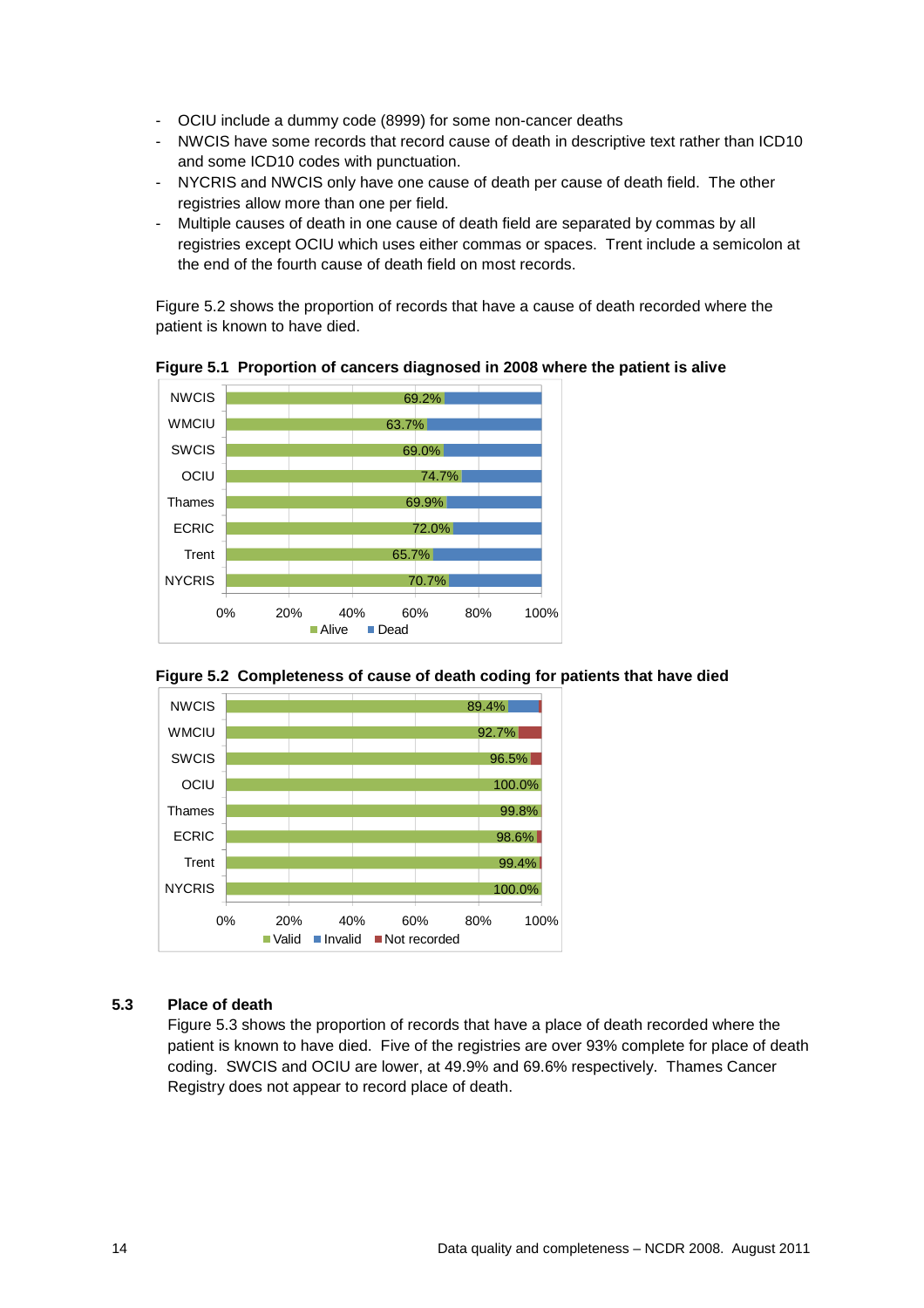

## **Figure 5.3 Completeness of place of death coding for patients that have died**

## **6. Stage data**

## **6.1 Tumour grade**

Tumour grade was reported on 56.3% of head and neck cases in 2008. This ranged from 0.0% for Trent to 69.8% for ECRIC.



#### **Figure 6.1 Completeness of coding of grade of tumour**

#### **6.2 Tumour size**

Tumour size relates to the diameter of the tumour measured in millimetres. Recorded tumour



#### **Figure 6.2 Completeness of coding of tumour size**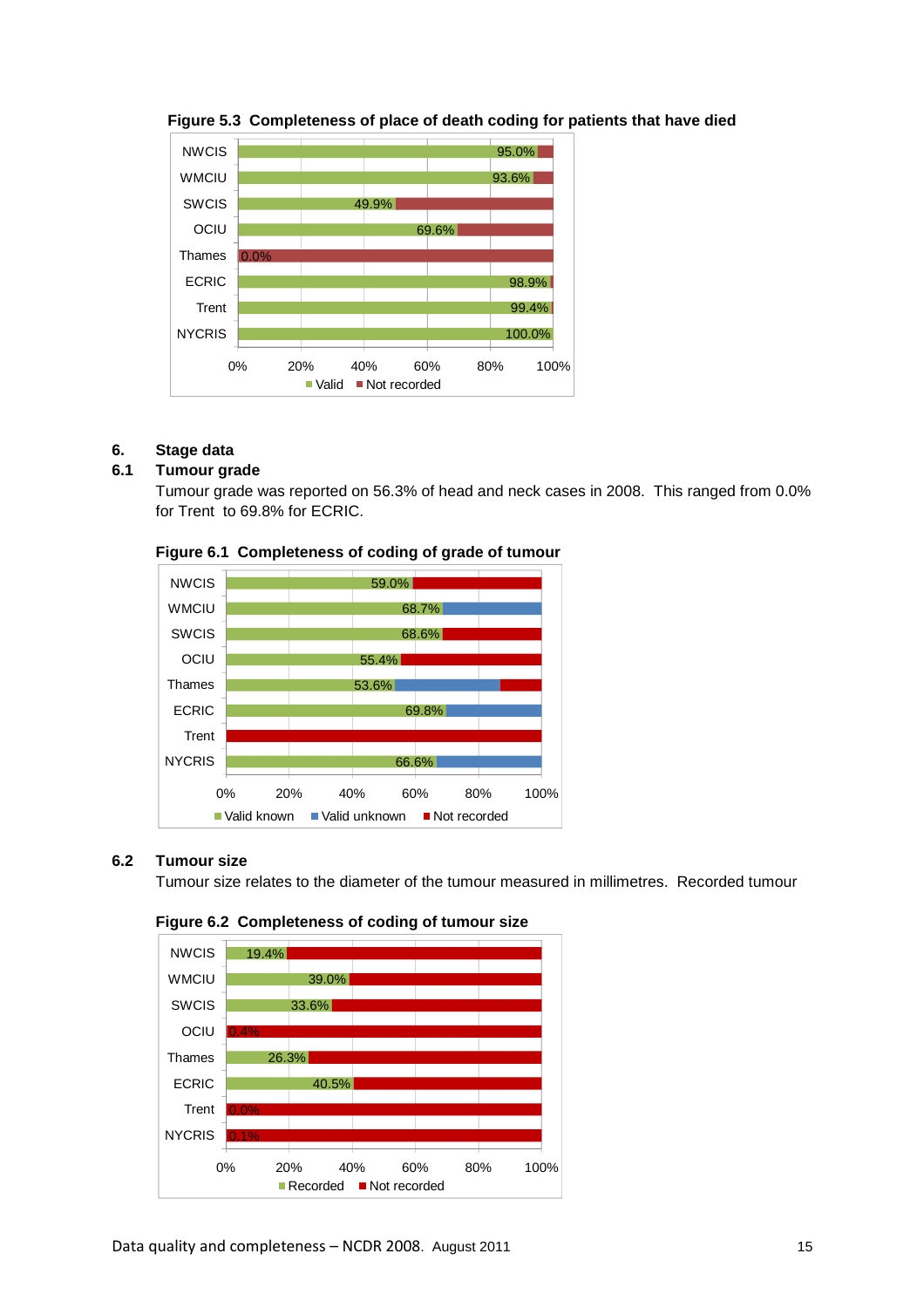sizes for head and neck cancers diagnosed in 2008 range from 0mm to 195mm, plus one case measuring 888mm. Overall completeness of coding of tumour size is 21.1%, ranging from Trent with 0.0% to ECRIC with 40.5%.

#### **6.3 Nodes examined**

Overall, 16.0% of cases had the number of nodes examined recorded. This ranged from NWCIS and Trent with 0.0% to WMCIU with 30.6%.



**Figure 6.3 Completeness of coding of number of nodes examined**

## **6.4 Nodes positive**

On average 20.4% of head and neck cases diagnosed in 2008 had positive nodes recorded, ranging from Trent with 0.0% to WMCIU with 31.0%. A valid number of positive nodes, includes zero.





Comparing figures 6.3 and 6.4, SWCIS, OCIU and ECRIC, only record positive nodes where nodes were examined. WMCIU have 3 records with nodes not examined, with 0 positive nodes. NWCIS have recorded 21.9% of cases with positive nodes but no nodes examined. NYCRIS have more positive nodes recorded than examined nodes. The discrepancy here relates to records with no nodes examined and zero positive nodes. Thames has more nodes examined than positive nodes recorded.

#### **6.5 Metastases**

This field records the presence of distant metastases at diagnosis. On average, 22.3% of cases have the presence or otherwise of distant metastases recorded. This ranges from Trent with 0.0% coded, to Thames with 71.8% coded.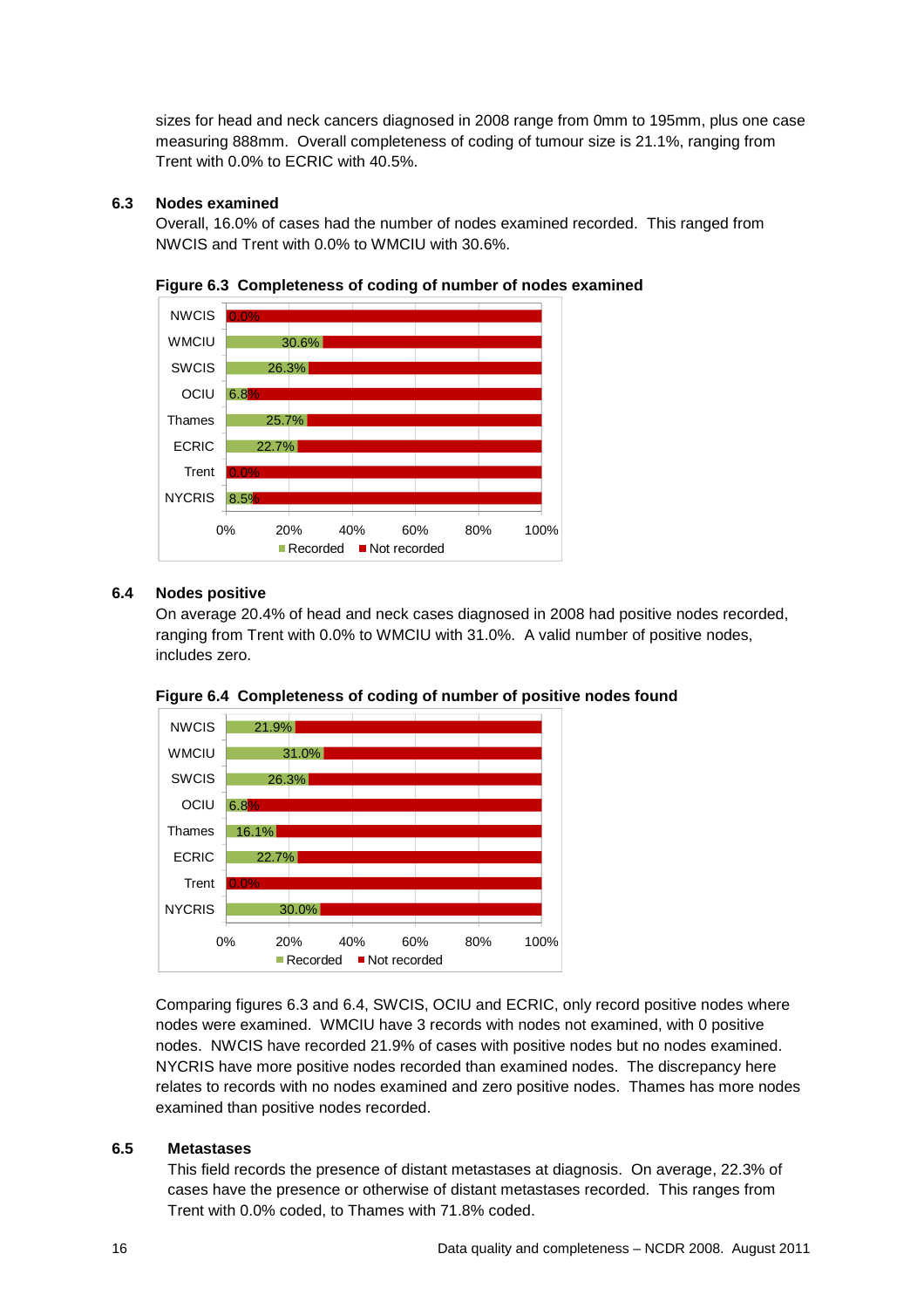



#### **6.6 UICC staging system**

The staging system used for NCDR is the Union for International Cancer Control (UICC) TNM Classification of Malignant Tumours. Registries were asked to state which edition of TNM they have used in staging their head and neck cancers. Only three registries have recorded the edition. WMCIU have used both the  $5<sup>th</sup>$  and  $6<sup>th</sup>$  editions, Trent have used the  $6<sup>th</sup>$  edition and ECRIC the  $5<sup>th</sup>$  edition.





#### **6.7 TNM clinical**

All diagnoses of cancer should ideally be confirmed microscopically. A clinical classification is one based on evidence acquired before treatment eg. from physical examination, imaging, endoscopy, biopsy, surgical exploration etc. (4)

Only NWCIS, WMCIU, SWCIS and Thames record the separate components for the TNM clinical classification, and the level of completeness is low. Thames has the highest level of completeness, with 30.7% of cases having a T component recorded. WMCIU has 26.6% of cases with a T component recorded, but NWCIS and SWCIS have only 1.0% and 2.3% respectively.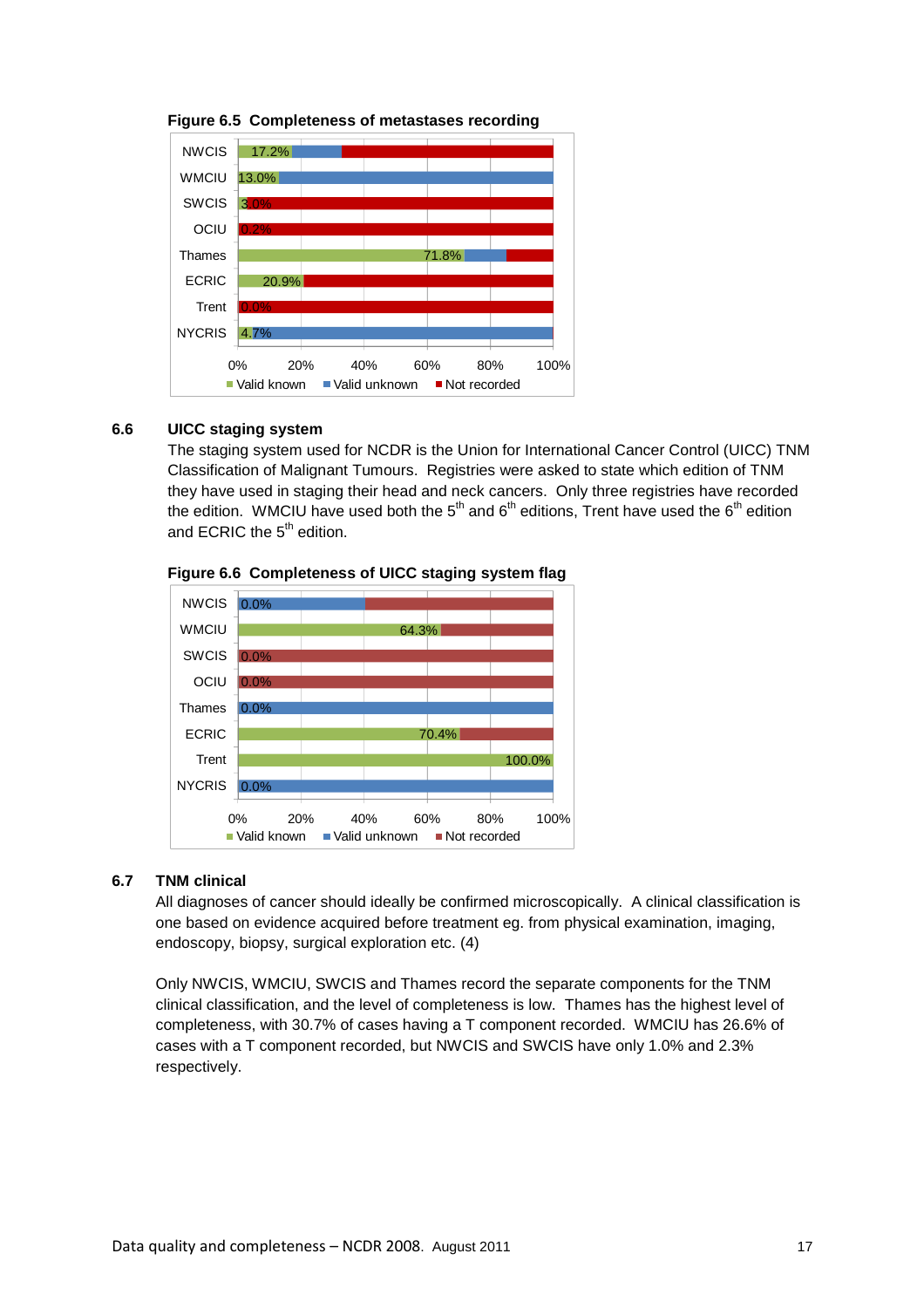

**Figure 6.7a Completeness of the T component (clinical TNM)** 









The [tnm\_clin] field records the TNM stage grouping as defined by the TNM handbook (4). The level of completeness is very low; WMCIU has 6.8% of cases with a stage group, and SWCIS and NYCRIS have 0.4% and 0.1% respectively. (See figure 6.7d).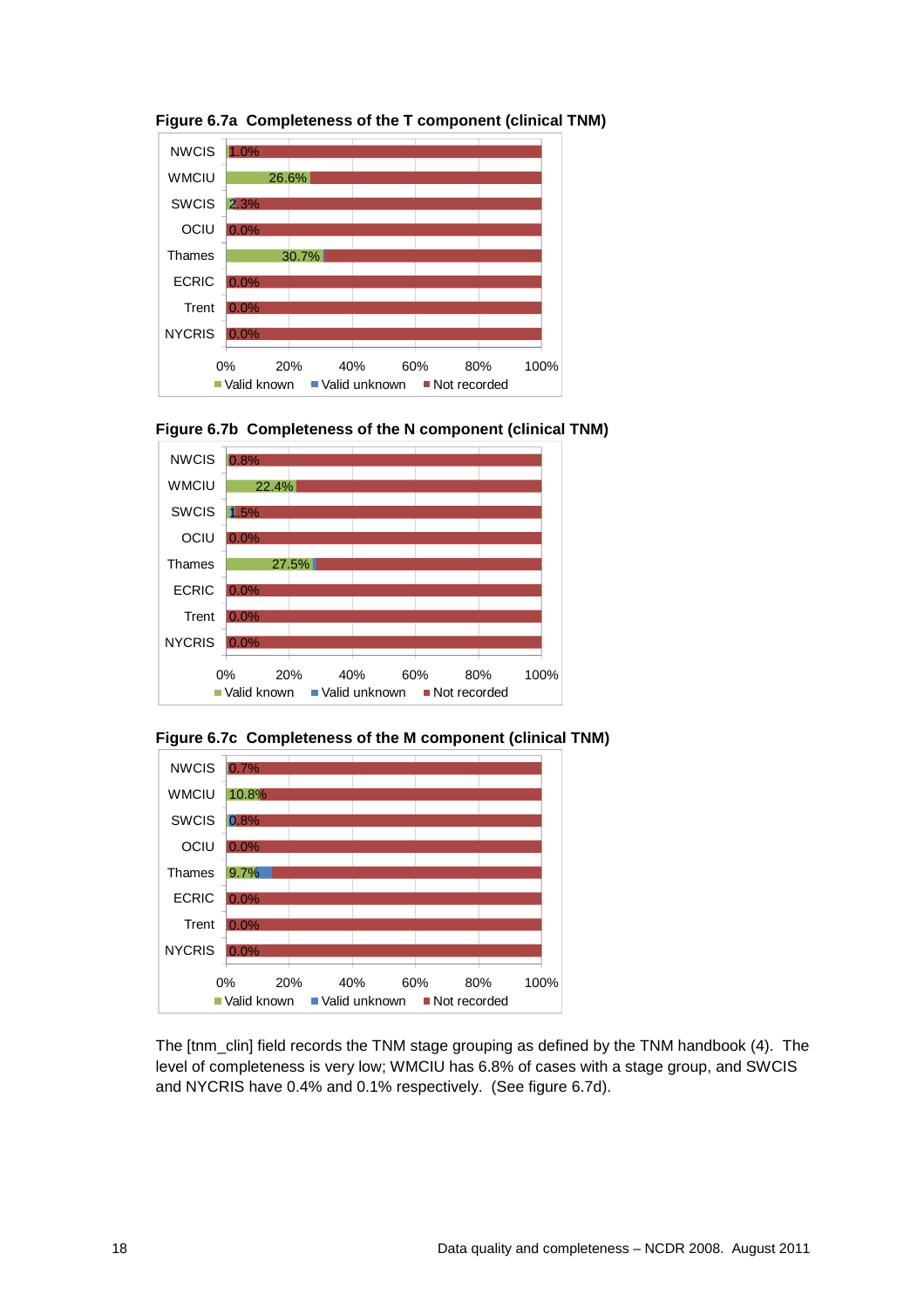

**Figure 6.7d Completeness of the TNM stage field (clinical TNM)** 

## **6.8 TNM pathological**

The pathological classification is based on evidence acquired before treatment, supplemented or modified by additional evidence acquired from surgery and pathological examination (4).

Only NWCIS, WMCIU, SWCIS, Thames and OCIU record the TNM pathological classification, and the level of completeness is again low, but better than for clinical TNM. WMCIU has the highest level of completeness, with 39.9% of cases having a T component recorded. OCIU has only 1.1% of cases with a T component recorded, but has 9.2% of cases with an N component.



**Figure 6.8a Completeness of the T component (pathological TNM)** 



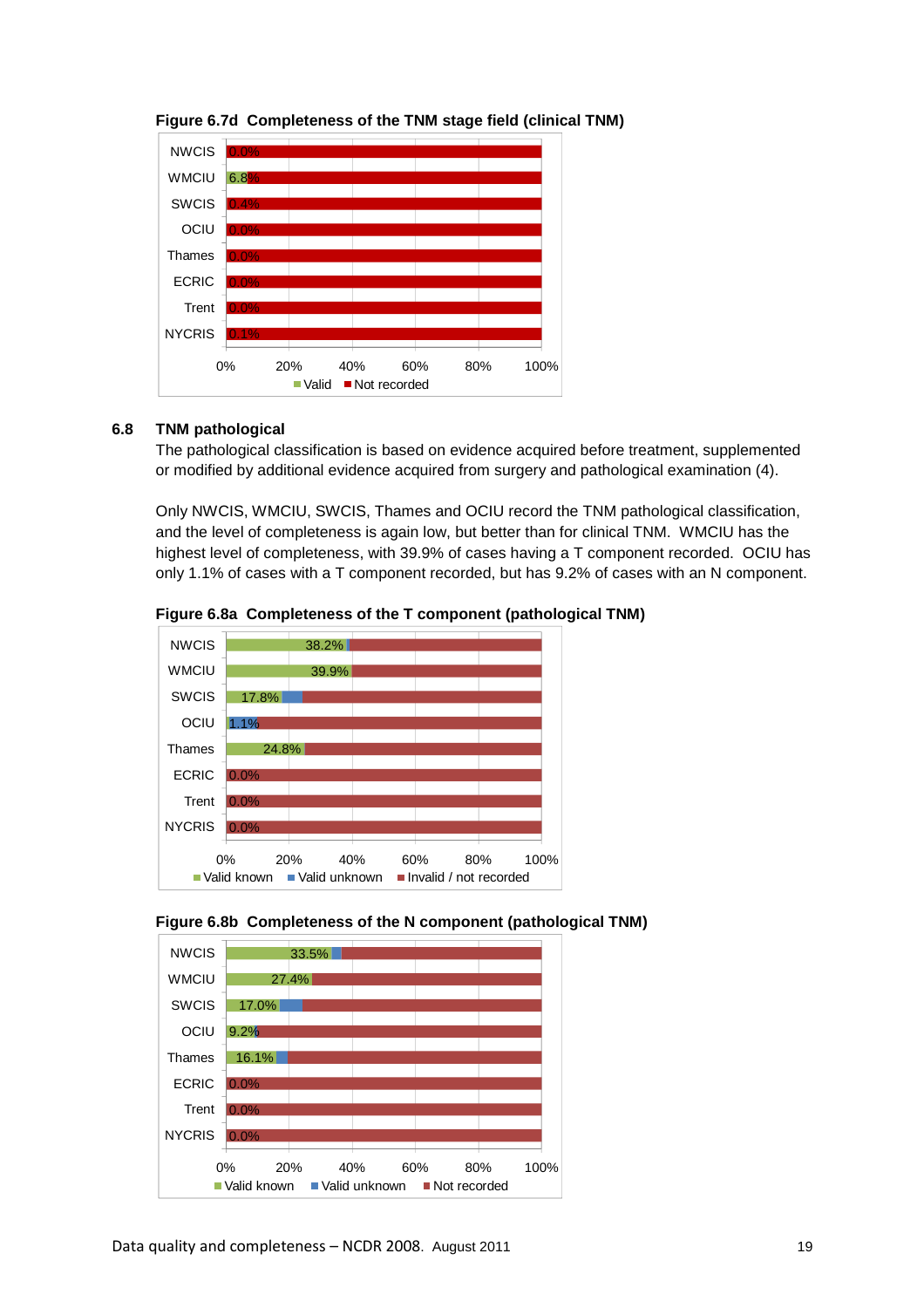

**Figure 6.8c Completeness of the M component (pathological TNM)** 

The [tnm\_path] field records the TNM stage grouping as defined by the TNM handbook (4). The level of completeness is very low; WMCIU again has the highest level of completeness with 11.6% of cases with a stage group.





## **6.9 TNM integrated**

A third classification, called TNM integrated, is used by ECRIC and WMCIU only. This is a hybrid of the clinical and pathological T, N and M values.



**Figure 6.9a Completeness of the T component (integrated TNM)**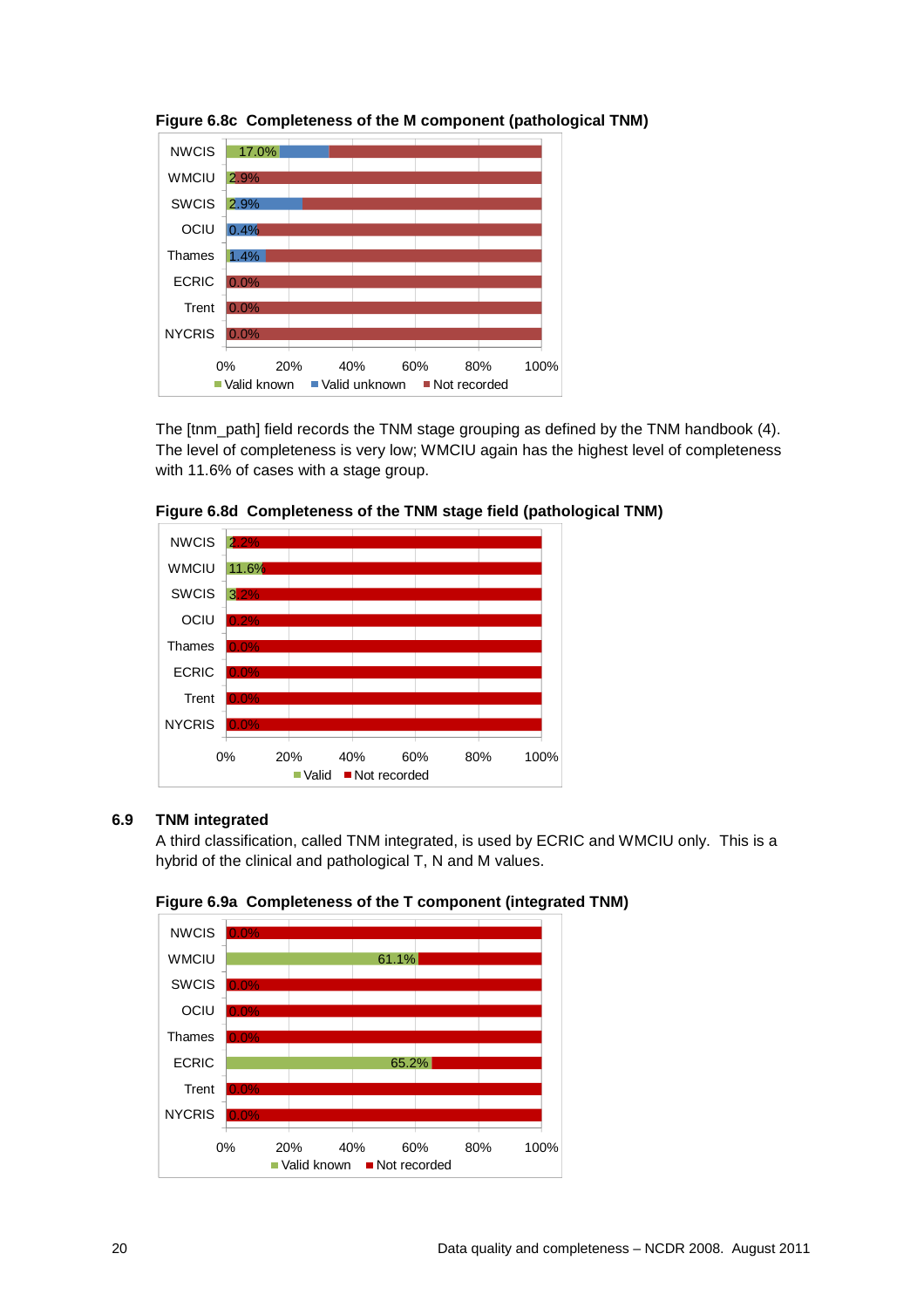

**Figure 6.9b Completeness of the N component (integrated TNM)**





The level of completeness is higher for the integrated TNM coding compared to the clinical and pathological TNM coding. ECRIC has 58.1% of cases with an integrated TNM stage recorded.



**Figure 6.9d Completeness the TNM stage field (integrated TNM)**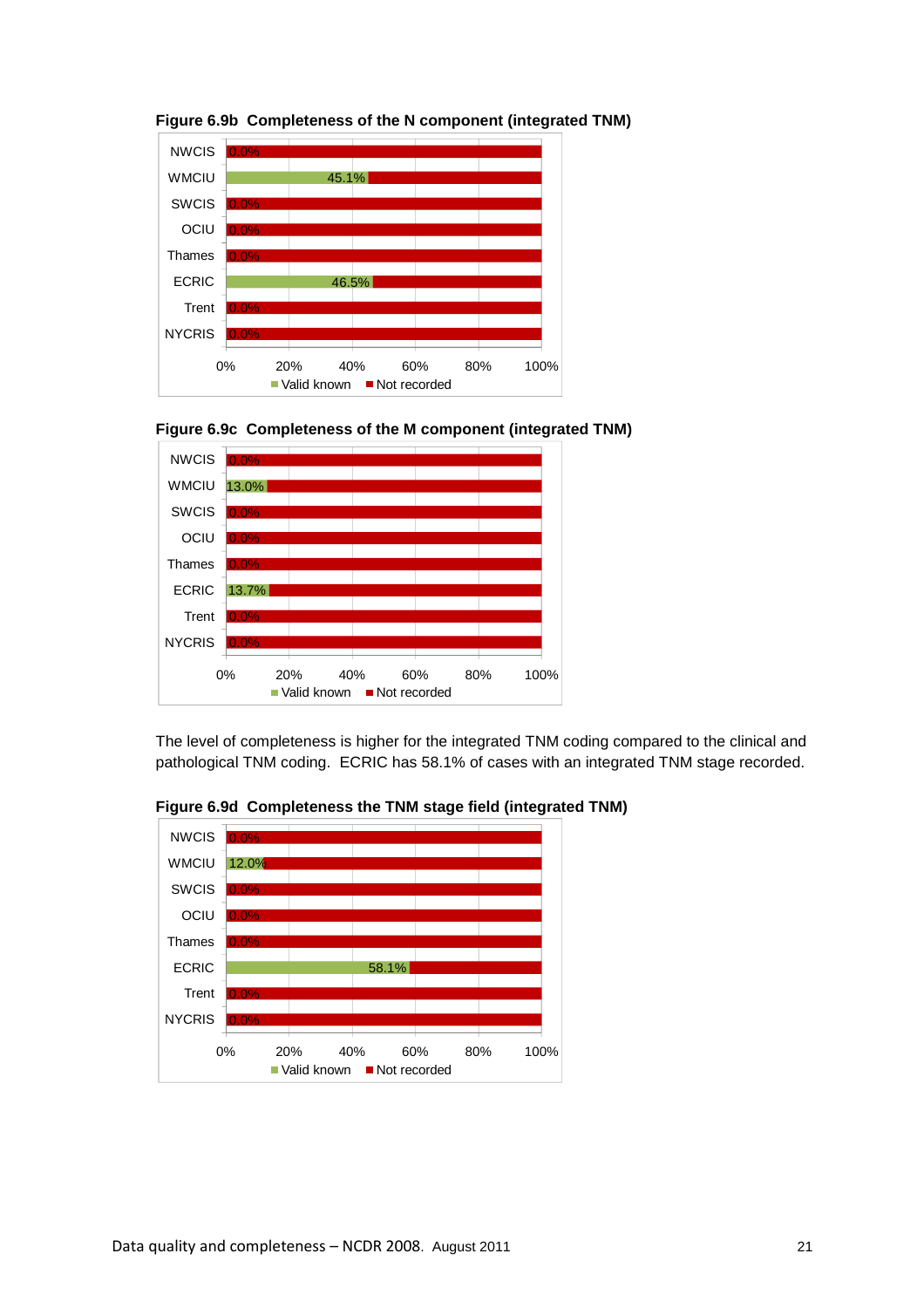## **References**

- 1. http://www.ncin.org.uk/collecting\_and\_using\_data/national\_cancer\_data\_repository/cancer\_regist ry.aspx
- 2. The Completeness of Soft Tissue Sarcoma Data in the National Cancer Repository: Tumours diagnosed between 2006 and 2008. West Midlands Cancer Intelligence Unit. 2011
- 3. International Statistical Classification of Diseases and Related Health Problems, Tenth Revision. World Health Organisation. Geneva. 1992
- 4. International Union Against Cancer (UICC). TNM Classification of Malignant Tumours,  $7<sup>th</sup>$  ed. Sobin LH, Gospodarowicz MK, Wittekind C, eds. Wiley-Blackwell. 2009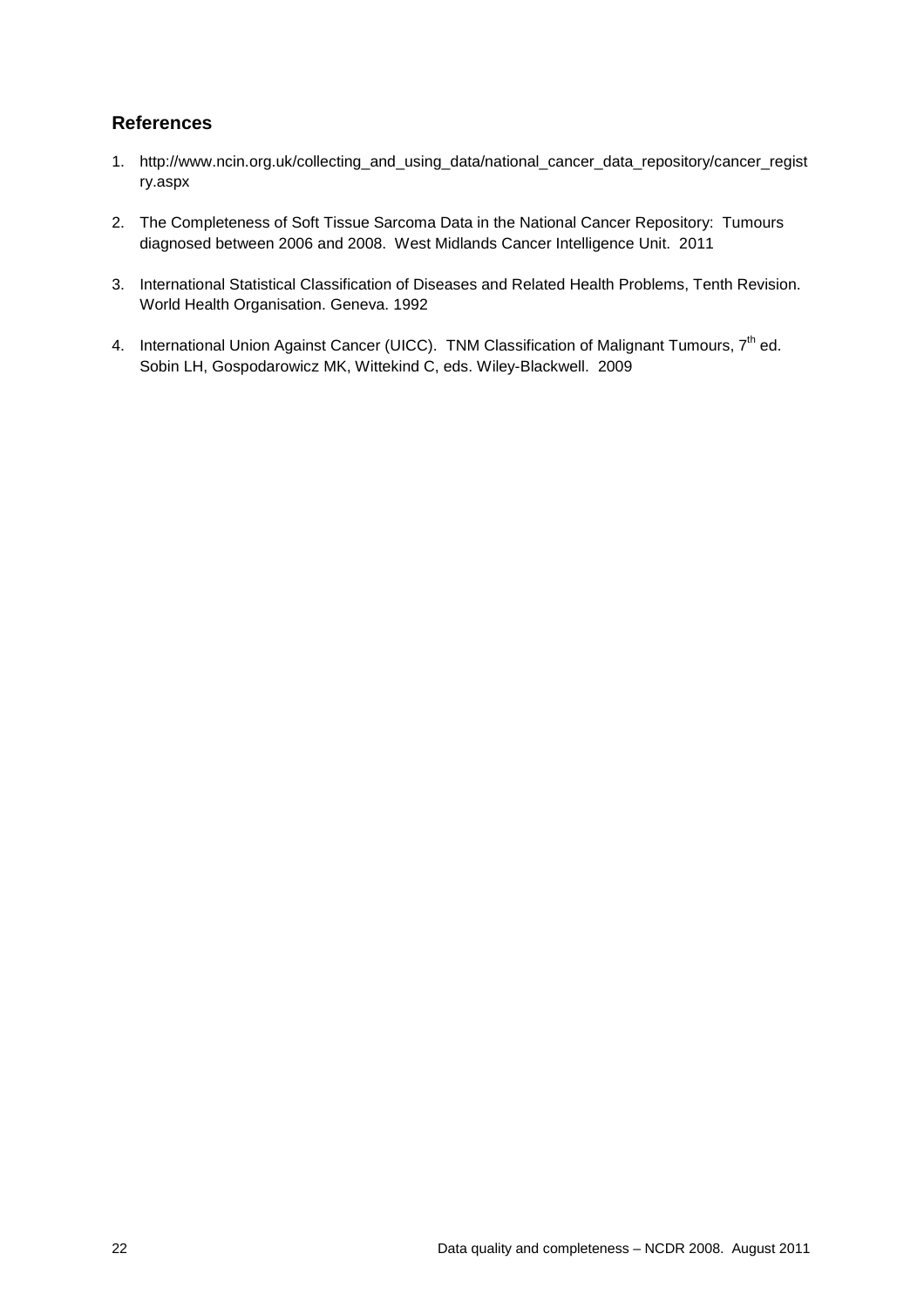| ICD10 code      | Description                                     |
|-----------------|-------------------------------------------------|
| C <sub>00</sub> | Lip                                             |
| C01             | Base of tongue                                  |
| CO <sub>2</sub> | Other and unspecified parts of tongue           |
| CO <sub>3</sub> | Gum                                             |
| CO <sub>4</sub> | Floor of mouth                                  |
| CO <sub>5</sub> | Palate                                          |
| C <sub>06</sub> | Other and unspecified parts of mouth            |
| C07             | Parotid gland                                   |
| CO8             | Other and unspecified major salivary glands     |
| CO9             | Tonsil                                          |
| C10             | Oropharynx                                      |
| C <sub>11</sub> | Nasopharynx                                     |
| C <sub>12</sub> | Pyriform sinus                                  |
| C <sub>13</sub> | Hypopharynx                                     |
| C <sub>14</sub> | Other ill-defined sites lip/oral cavity/pharynx |
| C <sub>30</sub> | Nasal cavity and middle ear                     |
| C <sub>31</sub> | Accessory sinuses                               |
| C32             | Larynx                                          |
| C73             | Thyroid gland                                   |

## **Appendix 1 - Head and neck cancer definition**